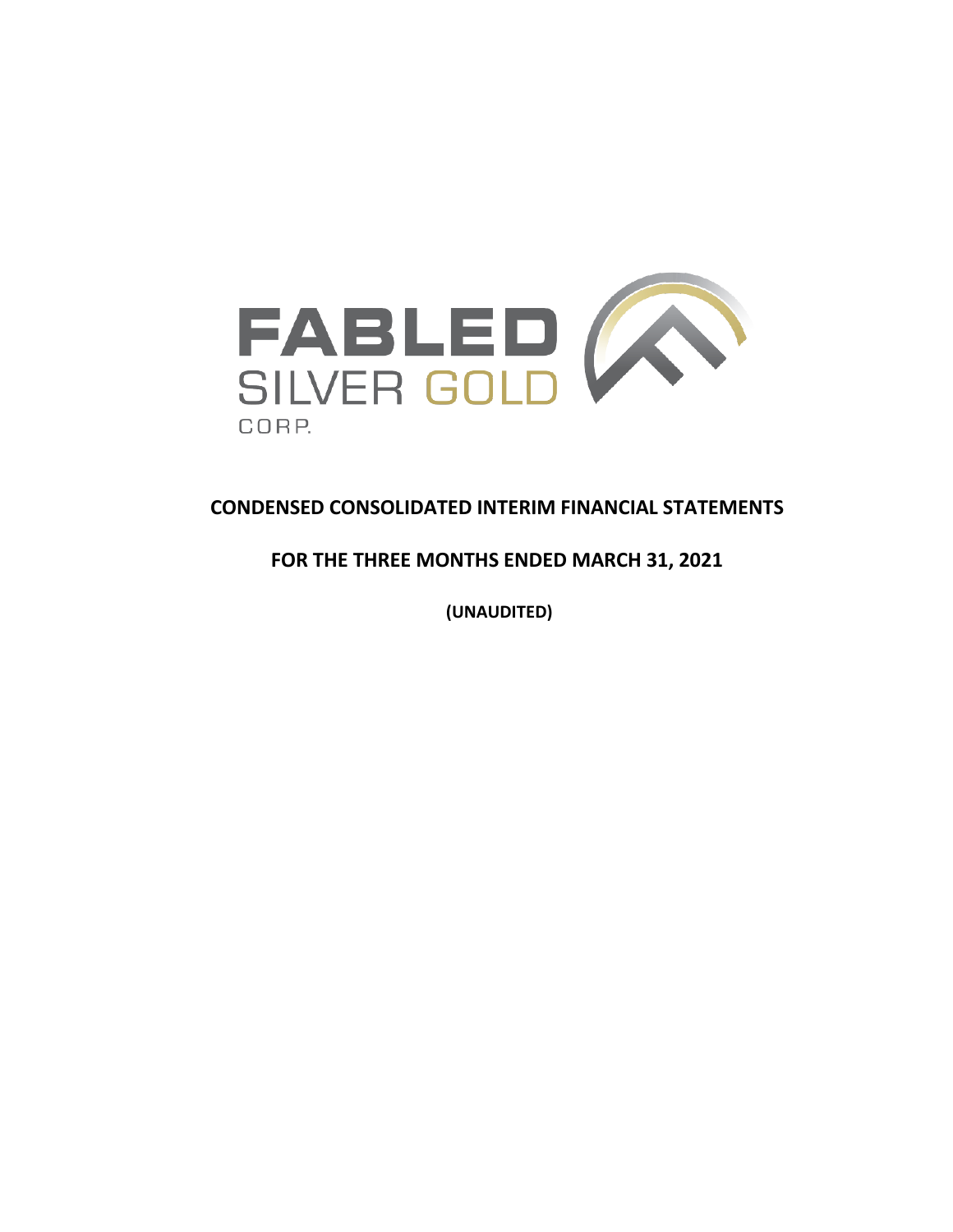## **NOTICE OF NO AUDITOR REVIEW OF INTERIM FINANCIAL STATEMENTS**

Under National Instrument 51-102, Part 4, subsection 4.3(3) (a), if an auditor has not performed a review of the interim financial statements, they must be accompanied by a notice indicating that the financial statements have not been reviewed by an auditor. The Company's independent auditor has not performed a review of these financial statements in accordance with standards established by the Canadian Institute of Chartered Accountants for a review of interim financial statements by an entity's auditor.

The accompanying unaudited interim financial statements of Fabled Silver Gold Corp. for the three months ended March 31, 2021 have been prepared by the management of the Company and approved by the Company's Audit Committee and the Company's Board of Directors.

The accompanying unaudited interim financial statements of the Company have been prepared by and are the responsibility of the Company's management.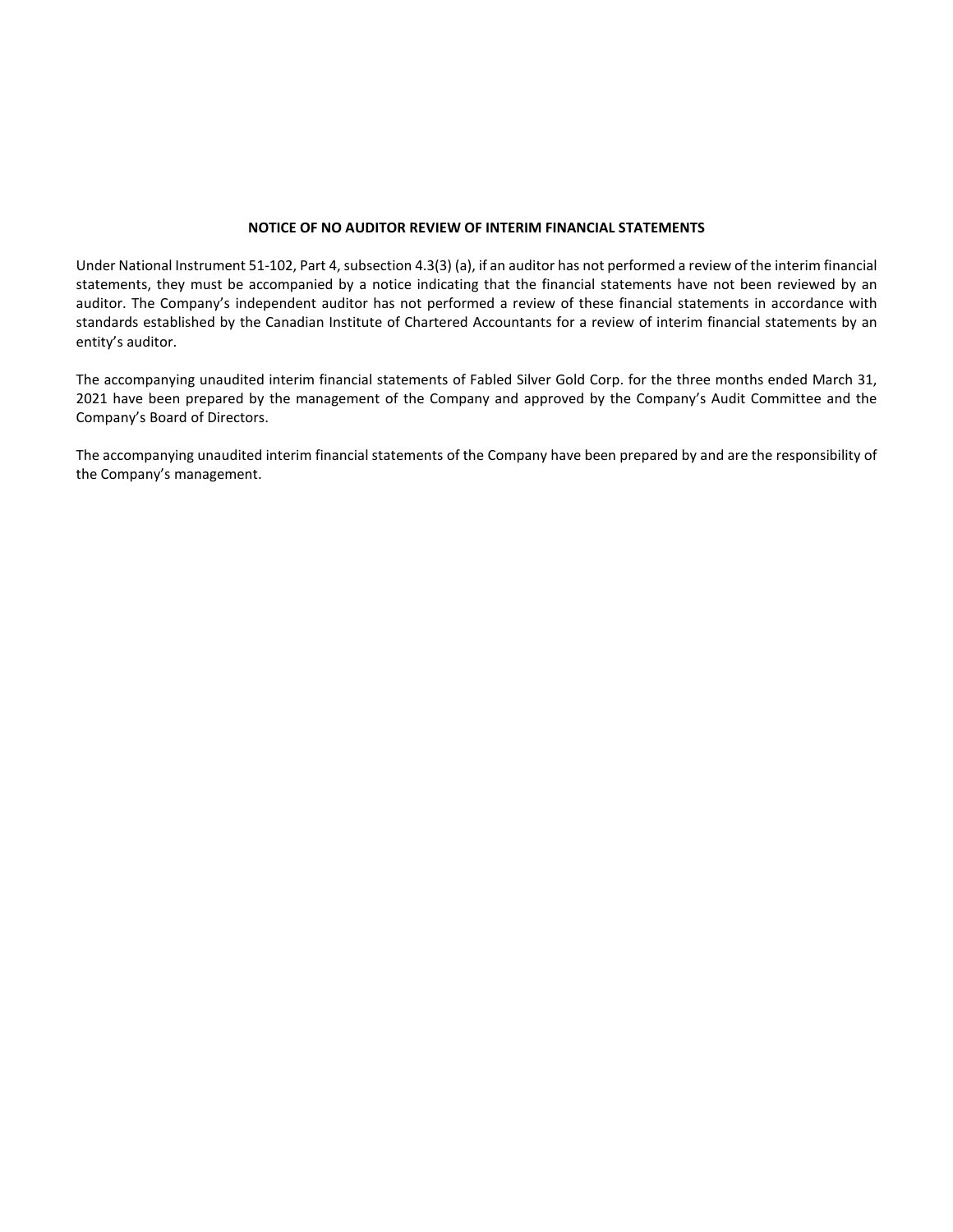# **Table of Contents**

|    | Condensed Consolidated Interim Statements of Financial Position (unaudited) 4              |  |
|----|--------------------------------------------------------------------------------------------|--|
|    | Condensed Consolidated Interim Statements of Loss and Comprehensive Loss (unaudited) 5     |  |
|    | Condensed Consolidated Interim Statements of Changes in Shareholders' Equity (unaudited) 6 |  |
|    |                                                                                            |  |
|    | Notes to the Condensed Consolidated Interim Financial Statements (unaudited)8              |  |
| 1. |                                                                                            |  |
| 2. |                                                                                            |  |
| 3. |                                                                                            |  |
| 4. |                                                                                            |  |
| 5. |                                                                                            |  |
| 6. |                                                                                            |  |
| 7. |                                                                                            |  |
| 8. |                                                                                            |  |
| 9. |                                                                                            |  |
|    |                                                                                            |  |
|    |                                                                                            |  |
|    |                                                                                            |  |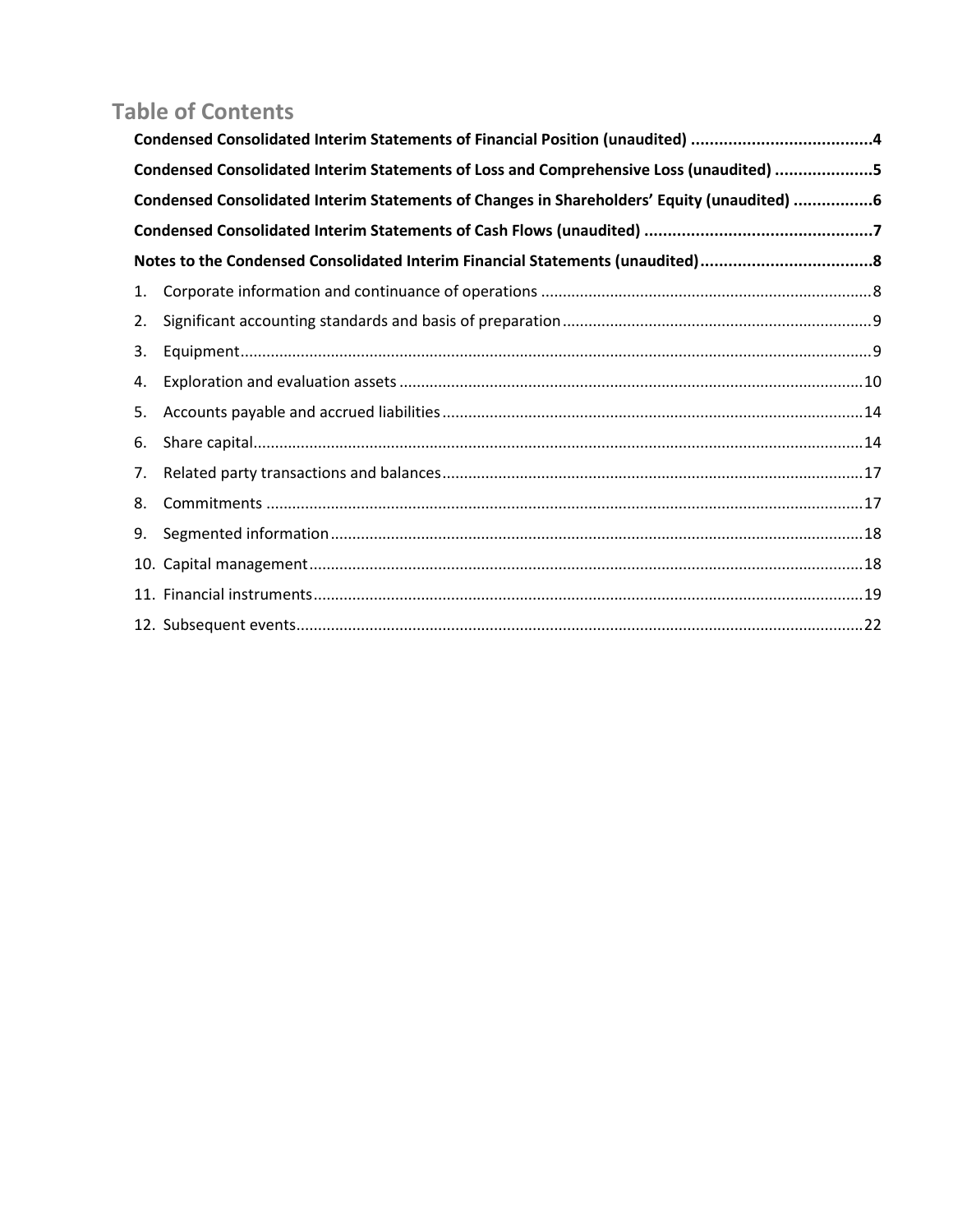# <span id="page-3-0"></span>**Fabled Silver Gold Corp.** *(Formerly Fabled Copper Corp.)* Condensed Consolidated Interim Statements of Financial Position (unaudited) (Expressed in Canadian Dollars)

|                                                     | As at          | March 31,<br>2021 | December 31,<br>2020 |
|-----------------------------------------------------|----------------|-------------------|----------------------|
|                                                     | Note(s)        | \$                | \$                   |
| <b>ASSETS</b>                                       |                |                   |                      |
| <b>Current assets</b>                               |                |                   |                      |
| Cash                                                |                | 5,809,744         | 1,797,493            |
| Amounts receivable                                  |                | 273,589           | 169,444              |
| Prepaid expenses                                    |                | 104,964           | 121,264              |
|                                                     |                | 6,188,297         | 2,088,201            |
|                                                     |                |                   |                      |
| <b>Non-current assets</b>                           |                |                   |                      |
| Equipment                                           | 3              | 67,396            |                      |
| Exploration and evaluation assets                   | 4              | 835,967           | 716,093              |
|                                                     |                | 903,363           | 716,093              |
| <b>TOTAL ASSETS</b>                                 |                | 7,091,660         | 2,804,294            |
|                                                     |                |                   |                      |
| <b>LIABILITIES</b>                                  |                |                   |                      |
| <b>Current liabilities</b>                          |                |                   |                      |
| Accounts payable and accrued liabilities            | 5              | 179,129           | 186,374              |
| Due to related party                                | $\overline{7}$ | 84,682            | 77,253               |
| Note payable                                        |                | 5,000             | 5,000                |
| <b>TOTAL LIABILITIES</b>                            |                | 268,811           | 268,627              |
|                                                     |                |                   |                      |
| <b>SHAREHOLDERS' EQUITY</b>                         |                |                   |                      |
| Share capital                                       | 6              | 19,212,993        | 13,750,054           |
| Reserves                                            | 6              | 332,115           | 628,758              |
| Foreign currency translation reserve                |                | (35, 506)         | 8,722                |
| Deficit                                             |                | (12, 686, 753)    | (11,851,867)         |
| TOTAL SHAREHOLDERS' EQUITY                          |                | 6,822,849         | 2,535,667            |
| TOTAL LIABILITIES AND SHAREHOLDERS' EQUITY          |                | 7,091,660         | 2,804,294            |
| Corporate information and continuance of operations | $\mathbf{1}$   |                   |                      |
| Commitments                                         | 8              |                   |                      |
| Segmented information                               | 9              |                   |                      |
| Subsequent events                                   | 6.12           |                   |                      |

**These condensed consolidated interim financial statements were approved for issue by the Board of Directors and signed on its behalf by:**

**/s/ Michael Harrison Director /s/ David W. Smalley Director**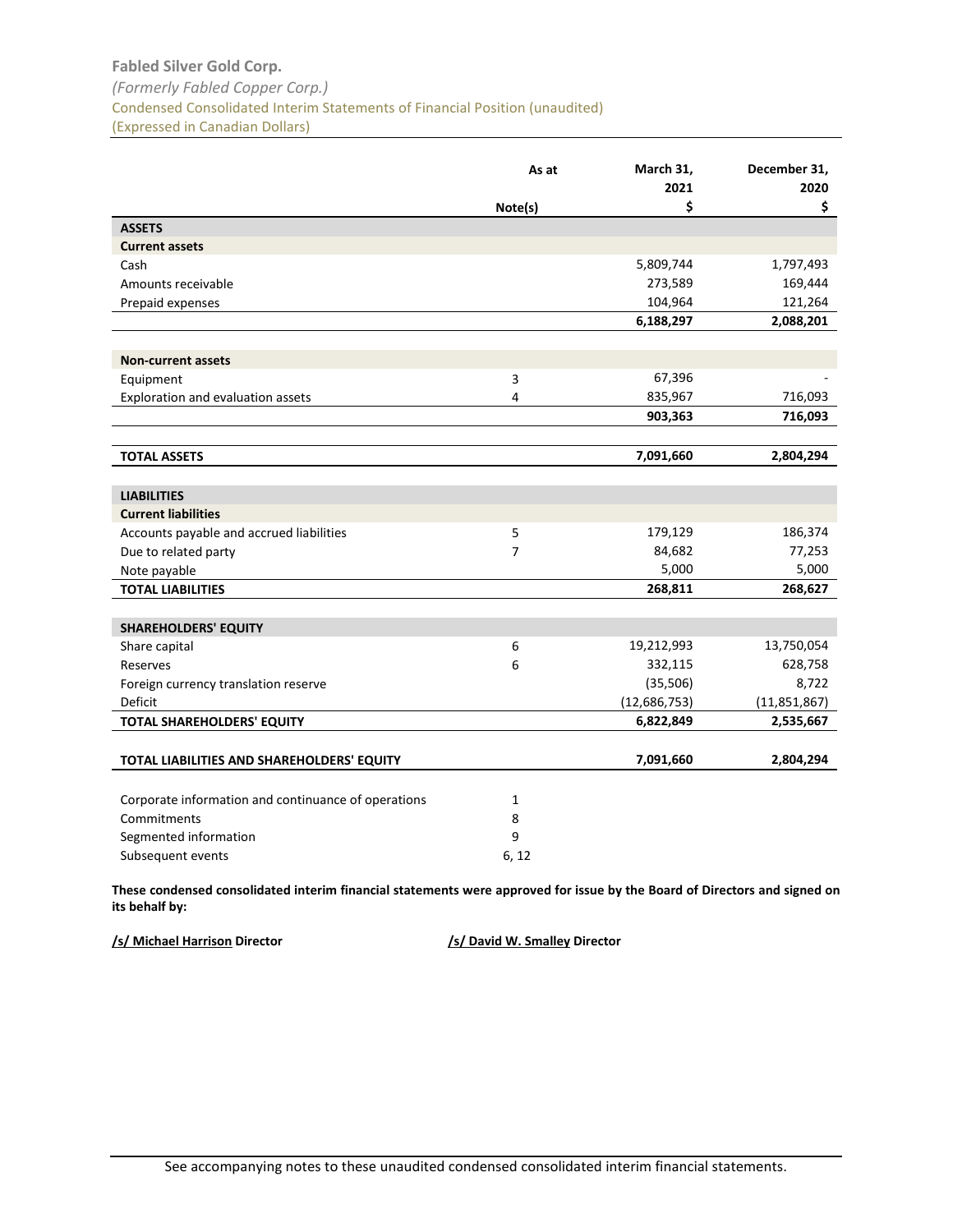# <span id="page-4-0"></span>**Fabled Silver Gold Corp.** *(Formerly Fabled Copper Corp.)* Condensed Consolidated Interim Statements of Loss and Comprehensive Loss (unaudited) (Expressed in Canadian Dollars)

|                                                                                                              |         | For the three months ended |            |
|--------------------------------------------------------------------------------------------------------------|---------|----------------------------|------------|
|                                                                                                              |         | March 31,                  | March 31,  |
|                                                                                                              |         | 2021                       | 2020       |
|                                                                                                              | Note(s) | \$                         | \$         |
| <b>Expenses</b>                                                                                              |         |                            |            |
| Depreciation                                                                                                 | 3       | 198                        |            |
| <b>Exploration and evaluation costs</b>                                                                      | 4       | 415,702                    |            |
| Foreign exchange gain                                                                                        |         | (986)                      |            |
| General and administrative expenses                                                                          |         | 13,950                     | 9,477      |
| Investor relations and promotion                                                                             |         | 129,301                    |            |
| Management fees                                                                                              | 7       | 30,000                     |            |
| Professional fees                                                                                            | 7       | 94,019                     | 5,500      |
| Property investigation costs                                                                                 |         |                            | 21,949     |
| Regulatory and filing fees                                                                                   |         | 33,679                     | 1,327      |
| Share-based payments                                                                                         | 6, 7    | 116,446                    |            |
| Travel                                                                                                       |         | 2,577                      |            |
| Loss for the period                                                                                          |         | (834, 886)                 | (38, 253)  |
|                                                                                                              |         |                            |            |
| Other comprehensive income                                                                                   |         |                            |            |
| Foreign currency translation differences for foreign<br>operations                                           |         | (44, 228)                  |            |
| <b>Total comprehensive loss</b>                                                                              |         | (879, 114)                 | (38, 253)  |
| Basic and diluted loss per share for the period attributable<br>to common shareholders (\$ per common share) |         | (0.01)                     | (0.00)     |
| Weighted average number of common shares outstanding<br>- basic and diluted                                  |         | 168,977,247                | 44,009,760 |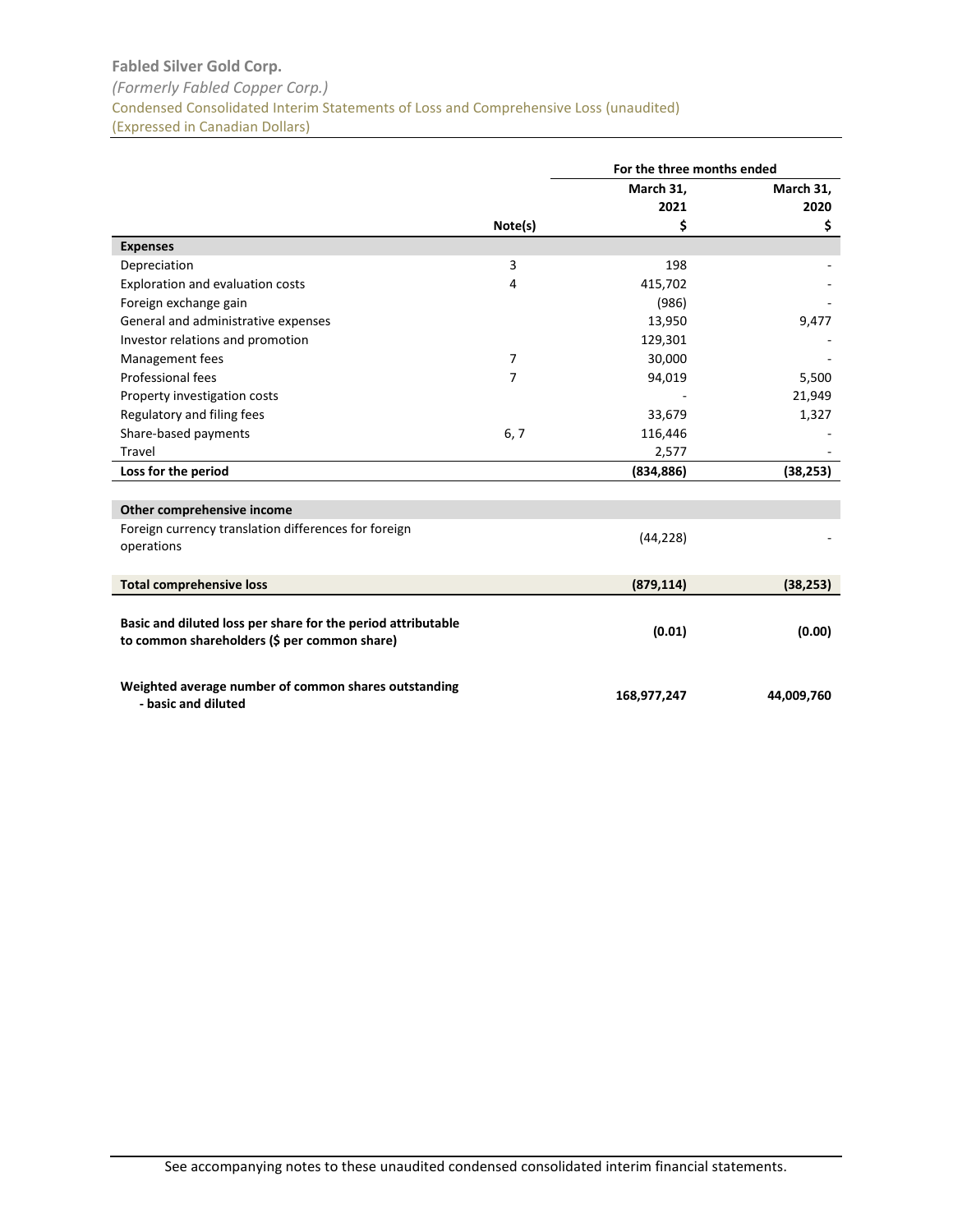# **Fabled Silver Gold Corp.** *(Formerly Fabled Copper Corp.)* Condensed Consolidated Interim Statements of Changes in Shareholders' Equity (unaudited) (Expressed in Canadian Dollars)

|                                                                      |         | Share capital       |            |                          |                                               |                |                          |
|----------------------------------------------------------------------|---------|---------------------|------------|--------------------------|-----------------------------------------------|----------------|--------------------------|
|                                                                      | Note(s) | Number of<br>shares | Amount     | Reserve                  | Foreign<br>currency<br>translation<br>reserve | <b>Deficit</b> | <b>Total</b>             |
| Balance at December 31, 2020                                         |         | 140,051,903         | 13,750,054 | 628,758                  | 8,722                                         | (11,851,867)   | 2,535,667                |
| Shares issued for cash - exercise of warrants                        | 6       | 54,138,500          | 5,049,850  | $\overline{\phantom{a}}$ |                                               |                | 5,049,850                |
| Reclassification of grant-date fair value on<br>exercise of warrants | 6       | $\sim$              | 413,089    | (413,089)                |                                               |                | $\overline{\phantom{0}}$ |
| Share-based payments                                                 | 6       | ۰                   | $\sim$     | 116,446                  |                                               |                | 116,446                  |
| Other comprehensive income                                           |         | -                   |            | -                        | (44, 228)                                     |                | (44, 228)                |
| Loss for the period                                                  |         |                     |            | $\overline{\phantom{a}}$ |                                               | (834, 886)     | (834, 886)               |
| Balance at March 31, 2021                                            |         | 194,190,403         | 19,212,993 | 332,115                  | (35,506)                                      | (12,686,753)   | 6,822,849                |

<span id="page-5-0"></span>

| Balance at December 31, 2019 | 44.009.760 | 10.132.311 | 143,285 | (10, 434, 028) | (158, 432) |
|------------------------------|------------|------------|---------|----------------|------------|
| Loss for the period          |            |            |         | (38, 253)      | (38, 253)  |
| Balance at March 31, 2020    | 44,009,760 | 10.132.311 | 143,285 | (10, 472, 281) | (196, 685) |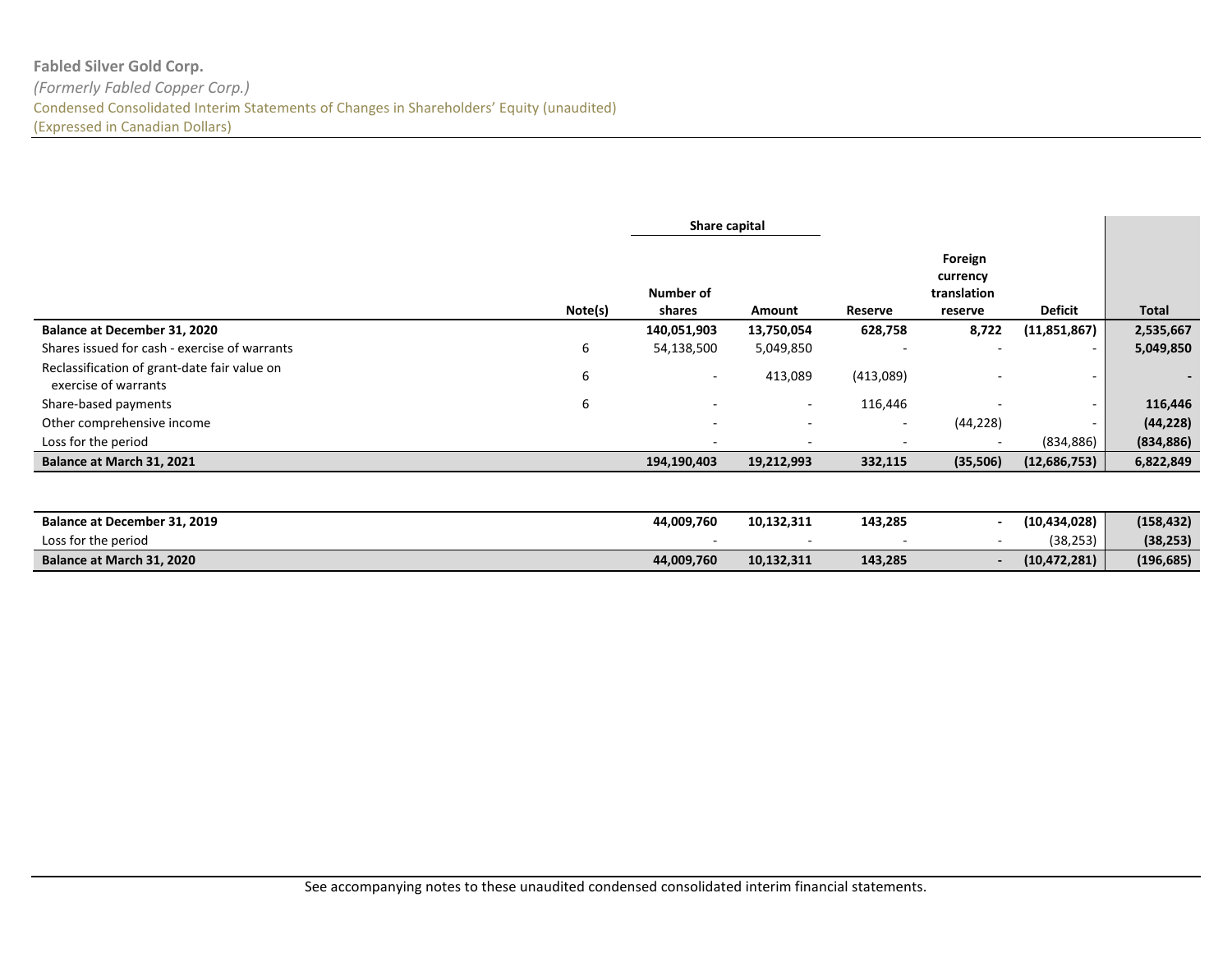<span id="page-6-0"></span>

|                                                          |         | For the three months ended |           |
|----------------------------------------------------------|---------|----------------------------|-----------|
|                                                          |         | March 31,                  | March 31, |
|                                                          |         | 2021                       | 2020      |
|                                                          | Note(s) | \$                         | \$        |
| Cash flow provided from (used by)                        |         |                            |           |
| <b>OPERATING ACTIVITIES</b>                              |         |                            |           |
| Loss for the period                                      |         | (834, 886)                 | (38, 253) |
| Adjustments for items not affecting cash:                |         |                            |           |
| Depreciation                                             | 3, 4    | 3,664                      |           |
| Share-based payments                                     | 6       | 116,446                    |           |
| Change in non-cash working capital                       |         |                            |           |
| Amounts receivable                                       |         | (110, 512)                 | 10,919    |
| Prepaid expenses                                         |         | 15,538                     |           |
| Accounts payable and accrued liabilities                 |         | (4, 776)                   | (69, 118) |
| Due to related parties                                   |         | 7,429                      | 5,000     |
| Cash flow used in operating activities                   |         | (807,097)                  | (91, 452) |
|                                                          |         |                            |           |
| <b>INVESTING ACTIVITIES</b>                              |         |                            |           |
| Purchase of equipment                                    | 3       | (71, 137)                  |           |
| Acquisition costs on exploration and evaluation assets   | 4       | (153, 383)                 |           |
| Cash flow used in investing activities                   |         | (224, 520)                 |           |
| <b>FINANCING ACTIVITIES</b>                              |         |                            |           |
| Proceeds from share issuance                             | 6       | 5,049,850                  |           |
| Cash flow from financing activities                      |         | 5,049,850                  |           |
|                                                          |         |                            |           |
| Effects of exchange rate changes on cash                 |         | (5,982)                    |           |
|                                                          |         |                            |           |
| Increase (decrease) in cash                              |         | 4,012,251                  | (91, 452) |
| Cash, beginning of period                                |         | 1,797,493                  | 121,325   |
| Cash, end of period                                      |         | 5,809,744                  | 29,873    |
|                                                          |         |                            |           |
| <b>SUPPLEMENTAL CASH FLOW</b>                            |         |                            |           |
| Reclassification of the fair value of warrants exercised | 6       | 413,089                    |           |
| Cash paid during the period for interest                 |         |                            |           |
| Cash paid during the period for income taxes             |         |                            |           |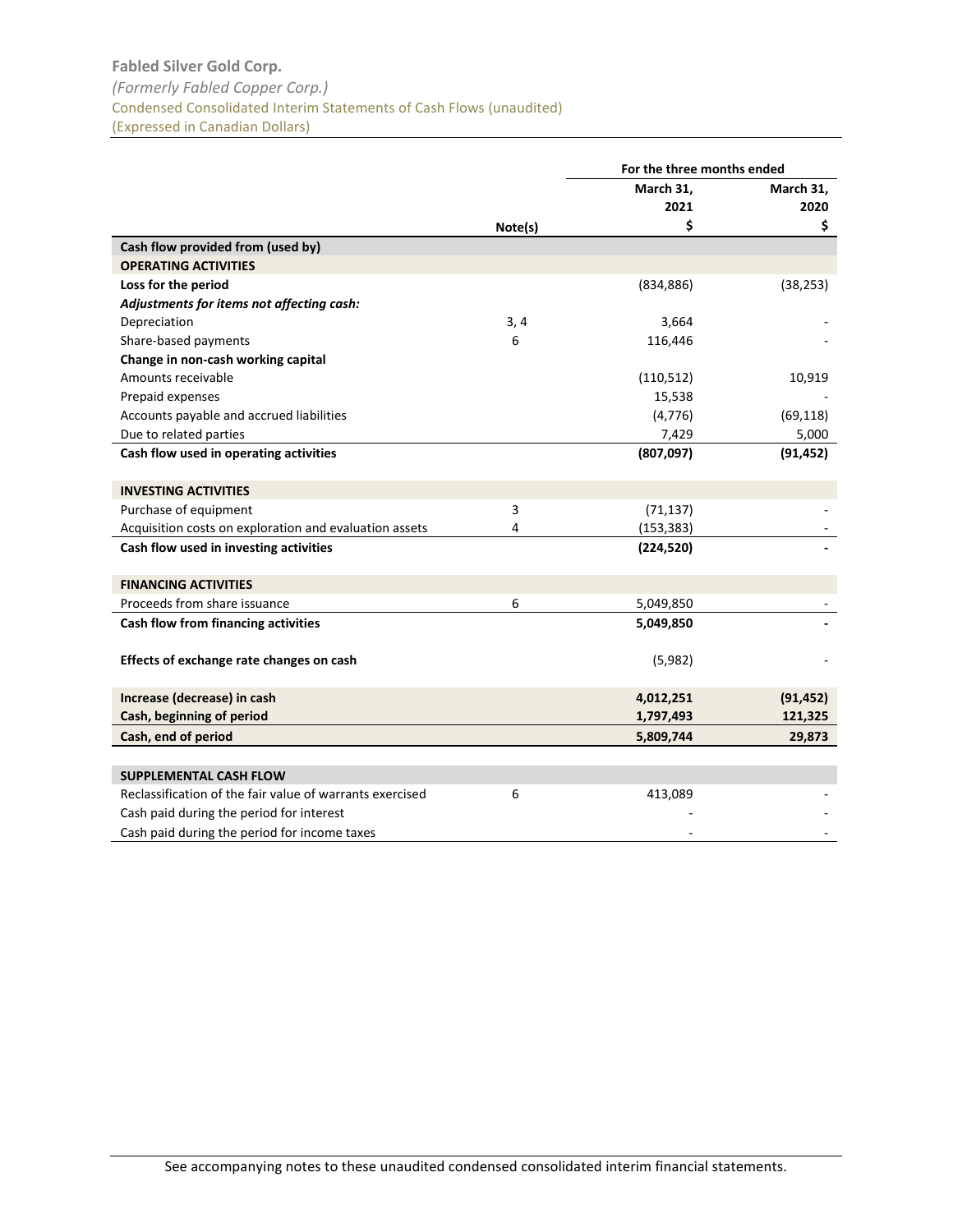## <span id="page-7-1"></span><span id="page-7-0"></span>**1. CORPORATE INFORMATION AND CONTINUANCE OF OPERATIONS**

Fabled Silver Gold Corp. (the "Company") was incorporated by Certificate of Incorporation issued pursuant to the provisions of the British Columbia Business Corporations Act on December 15, 2014 and changed its name from Flying Monkey Capital Corp. to Fabled Copper Corp. on September 26, 2018 and from Fabled Copper Corp. to Fabled Silver Gold Corp. on October 19, 2020.

The Company is listed on the TSX Venture Exchange (the "Exchange") under the symbol "FCO", on the OTCQB under the symbol "FBSGF" since March 22, 2021, and on the Frankfurt Stock Exchange under the symbol "7NQ" since December 18, 2020. The Company is currently engaged in exploration of mineral properties and holds a combination of ownership and option interests in copper properties located in British Columbia, Canada and an option interest in Mexico as discussed below.

The head office and the registered address of the Company are 480 – 1500 West Georgia Street, Vancouver, BC V6G 2Z6, Canada.

These unaudited condensed consolidated interim financial statements have been prepared on the assumption that the Company will continue as a going concern, meaning it will continue in operation for the foreseeable future and will be able to realize assets and discharge liabilities in the ordinary course of operations. Different bases of measurement may be appropriate if the Company is not expected to continue operations for the foreseeable future. As of March 31, 2021, the Company had working capital of \$5,919,486 (December 31, 2020 – \$1,819,574), had not advanced its mineral properties to commercial production and is not able to finance day-to-day activities through operations. The Company's continuation as a going concern is dependent upon the successfulresults from its mineral property exploration activities and its ability to attain profitable operations and generate funds there from and/or raise equity capital or borrowings sufficient to meet current and future obligations. Management intends to funds operating costs over the next twelve months with cash and may through further equity financings. Management believes that the Company has sufficient working capital to meet its liabilities for the next twelve months.

## **COVID-19**

In March 2020, the World Health Organization declared coronavirus COVID-19 a global pandemic. This contagious disease outbreak, which has continued to spread, and any related adverse public health developments, has adversely affected workforces, economies, and financial markets globally, potentially leading to an economic downturn. It is not possible for the Company to predict the duration or magnitude of the adverse results of the outbreak and its effects on the Company's business or results of operations at this time.

The unaudited condensed consolidated interim financial statements of the Company for the three months ended March 31, 2021 were approved by the Board of Directors on May 31, 2021.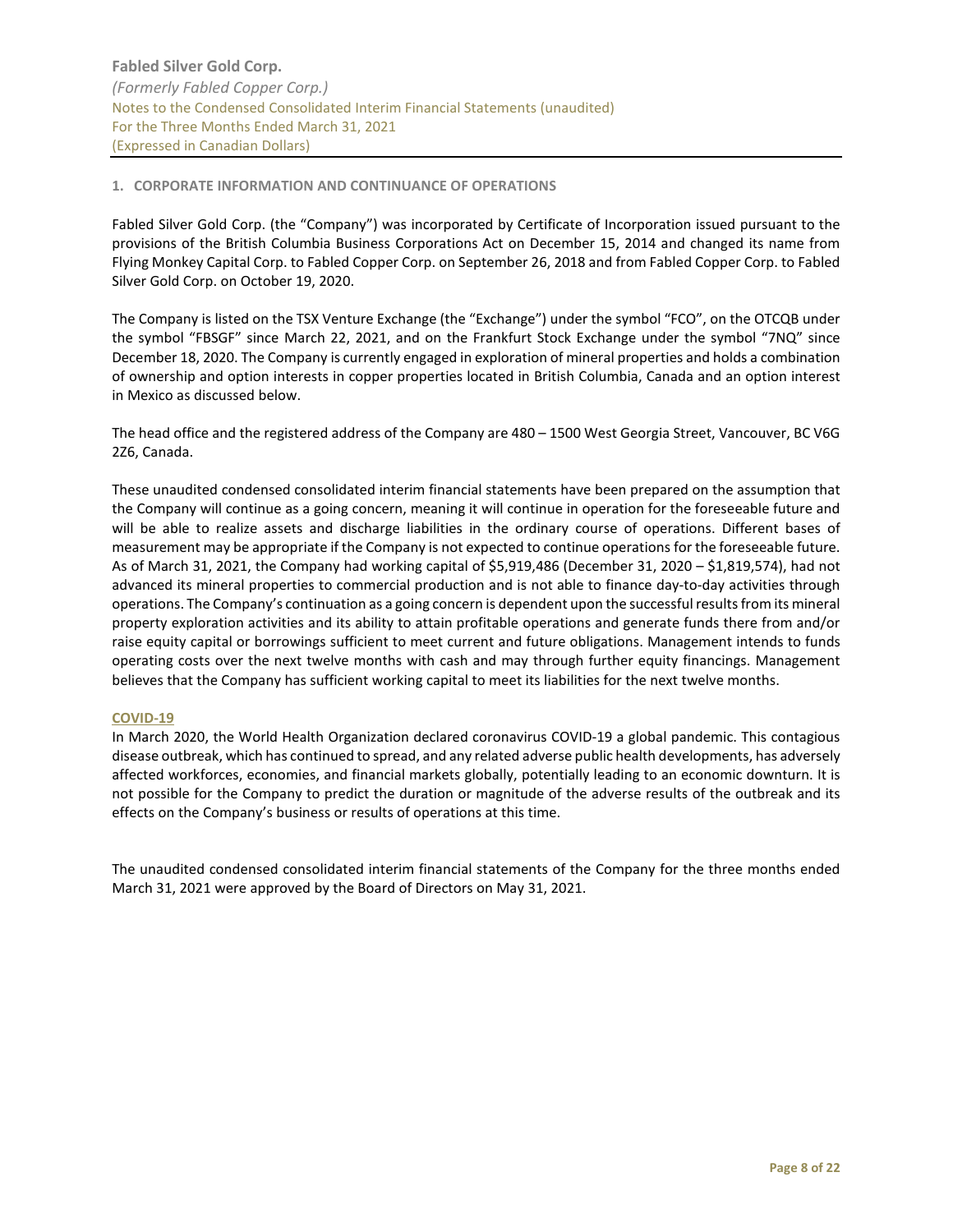## <span id="page-8-0"></span>**2. SIGNIFICANT ACCOUNTING STANDARDS AND BASIS OF PREPARATION**

## **a) Statement of compliance to International Financial Reporting Standards**

These unaudited condensed consolidated interim financial statements of the Company have been prepared in accordance with International Financial Reporting Standards ("IFRS") issued by the International Accounting Standards Board ("IASB") and interpretations of the International Financial Reporting Interpretations Committee ("IFRIC"). These financial statements comply with International Accounting Standard 34, Interim Financial Reporting.

## **b) Basis of preparation**

These unaudited condensed consolidated interim financial statements include the accounts of the Company and its subsidiaries. This interim financial report does not include all of the information required of a full annual financial report and is intended to provide users with an update in relation to events and transactions that are significant to an understanding of the changes in financial position and performance of the Company since the end of the last annual reporting period. It is therefore recommended that this financial report be read in conjunction with the annual financial statements of the Company for the year ended December 31, 2020.

## **c) New accounting standards**

There were no new or amended IFRS pronouncements effective January 1, 2021 that impacted these condensed consolidated interim financial statements.

<span id="page-8-1"></span>

|                                       | Computer  | <b>Field</b> |                 |              |
|---------------------------------------|-----------|--------------|-----------------|--------------|
|                                       | equipment | equipment    | <b>Vehicles</b> | <b>Total</b> |
|                                       | Ş         |              |                 | \$           |
| Cost                                  |           |              |                 |              |
| As at December 31, 2020               |           |              |                 |              |
| Additions                             | 2,642     | 14,018       | 54,477          | 71,137       |
| Effect of movements in exchange rates |           | (449)        | 324             | (125)        |
| As at March 31, 2021                  | 2,642     | 13,569       | 54,801          | 71,012       |
|                                       |           |              |                 |              |
| <b>Depreciation</b>                   |           |              |                 |              |
| As at December 31, 2020               |           |              |                 |              |
| Charged for the period                | (198)     | (688)        | (2,778)         | (3,664)      |
| Effect of movements in exchange rates |           | 10           | 38              | 48           |
| As at March 31, 2021                  | (198)     | (678)        | (2,740)         | (3,616)      |
|                                       |           |              |                 |              |
| <b>Net book value</b>                 |           |              |                 |              |
| As at December 31, 2020               |           |              |                 |              |
| As at March 31, 2021                  | 2,444     | 12,891       | 52,061          | 67,396       |

During the three months ended March 31, 2021, the Company charged \$3,664 (March 31, 2020 – \$nil) in depreciation of which \$3,466 was recognized as exploration and evaluation costs in the statements of loss (Note 4) (March 31, 2020 – \$nil).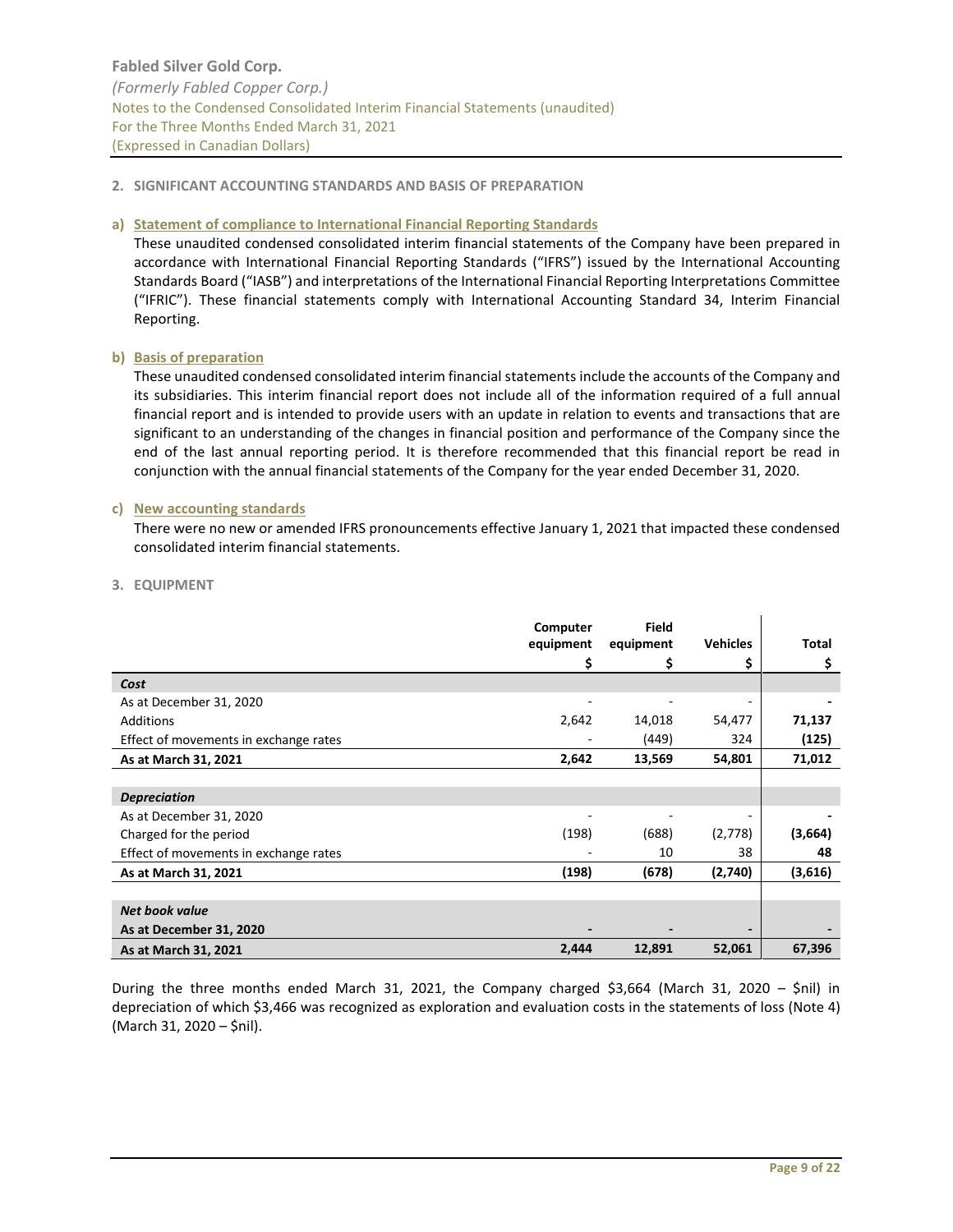## <span id="page-9-0"></span>**4. EXPLORATION AND EVALUATION ASSETS**

The Company is engaged in the business of exploration and development of mineral projects. The Company's primary mineral project is the Santa María Project (the "Santa María Property") located in Parral, Chihuahua, Mexico. The Company also has the rights to acquire and explore the "Muskwa Project" (currently comprised of the Neil Property, the Toro Property and the Bronson Property (note 12)) located in the Liard Mining Division in northern British Columbia.

## **Santa María Property**

The changes in exploration and evaluation assets regarding the Santa Maria Property during the three months ended March 31, 2021 are as follows:

| Balance as at December 31, 2020      | 716.093  |
|--------------------------------------|----------|
| <b>Acquisition costs</b>             |          |
| - cash                               | 153,383  |
| Effect of movements in exchange rate | (33,509) |
| Balance as at March 31, 2021         | 835,967  |

On December 4, 2020, the Company entered into an option agreement with Golden Minerals Company ("Golden Minerals"). Pursuant to the option agreement, the Company will acquire a 100% interest in Santa María Property by making the following payments to Golden Minerals:

| $\bullet$ December 4, 2020:                | US\$500,000 cash (paid) and                                    |
|--------------------------------------------|----------------------------------------------------------------|
|                                            | 1,000,000 common shares (issued with a fair value of \$70,000) |
| • 12 months after the date of Acquisition: | US\$1,500,000                                                  |
| • 24 months after the date of Acquisition: | US\$2,000,000                                                  |
|                                            |                                                                |

In addition, the Company is also required to make the following option payments to the optionors of in Santa María Property:

| $\bullet$ December 4, 2020: | US\$100,000 (Paid subsequent to March 31, 2021) |
|-----------------------------|-------------------------------------------------|
| • On February 4, 2021       | US\$120,000 (Paid)                              |
| $\bullet$ On August 4, 2021 | US\$120,000                                     |
| • On February 4, 2021       | US\$140,000                                     |
|                             |                                                 |

The Company will grant Golden Minerals a 1% net smelter royalty with respect to the Santa María Property upon exercise of the option under the option agreement and will assume from Golden Minerals the obligations in respect of an existing 2% net smelter royalty that exists over 3 of the 5 mineral claims that comprise the Santa María Property.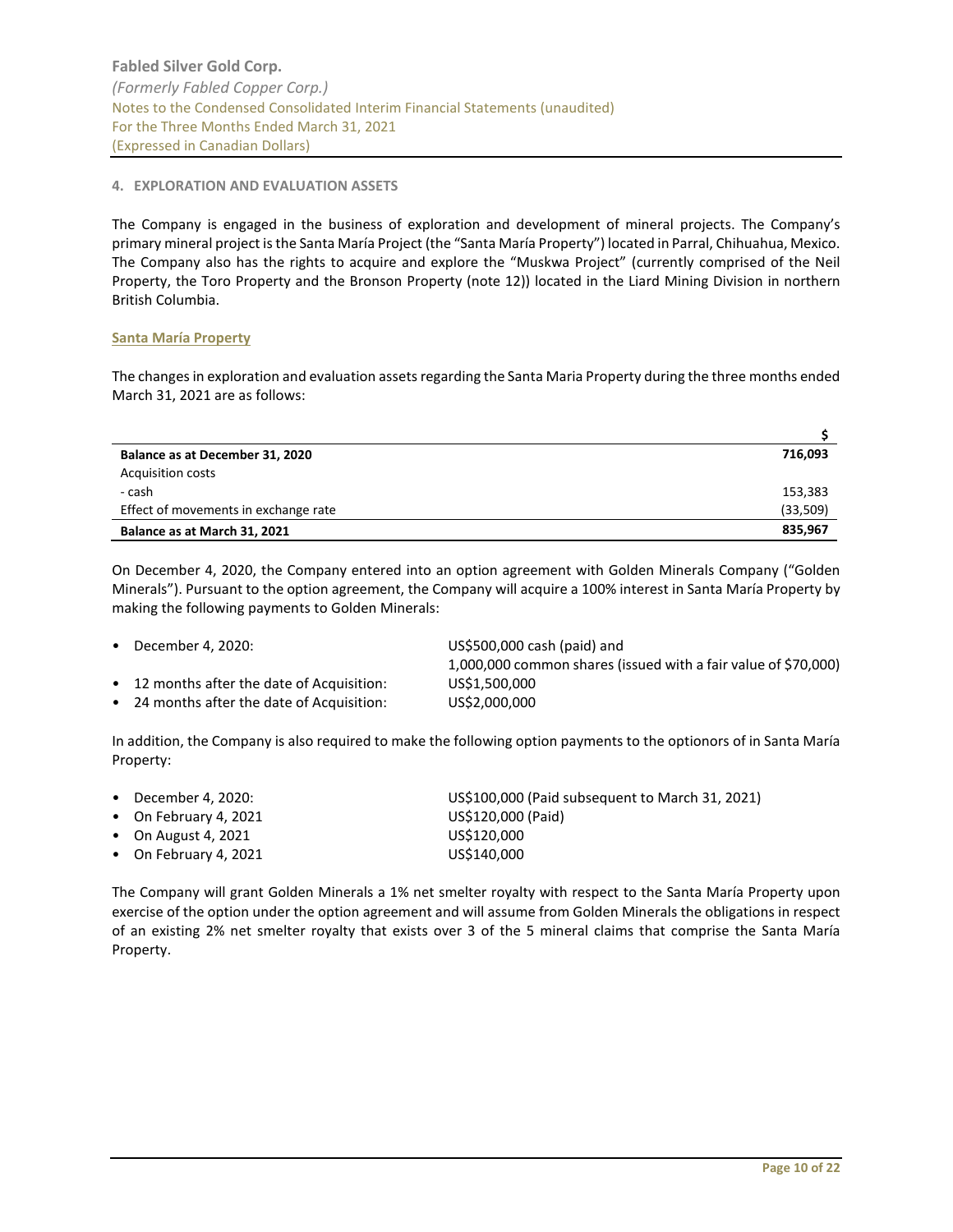## **4. EXPLORATION AND EVALUATION ASSETS (CONTINUED)**

## **Santa María Property (continued)**

During the three months ended March 31, 2021, the Company incurred the following exploration and evaluation costs on the Santa Maria Property:

| During the period ended March 31, 2021 |         |
|----------------------------------------|---------|
| Depreciation (Note 3)                  | 3,466   |
| <b>Drilling</b>                        | 264,542 |
| Equipment rental                       | 3,547   |
| Field                                  | 74,612  |
| Geological                             | 26,082  |
| Sample analysis                        | 43,453  |
|                                        | 415,702 |

## **Muskwa Project**

The Company renamed and re-categorized its holdings in northern British Columbia to better identify them. Please see note 12 for an explanation of the same. The following section refers to the categorization of such holdings as at March 31, 2021.

# *Neil/Ram Creek Property*

On January 23, 2017, the Company entered into an assignment agreement (the "Neil/Ram Creek Assignment Agreement") with an arm's length company (the "Assignor") to acquire all of the Assignor's right title and interest in an option agreement (the "Neil/Ram Creek Option Agreement") with a third-party company (the "Optionor"). Under the Neil/Ram Creek Option Agreement, the Company has an option to acquire an undivided 100% interest in three mineral claims located within the Omineca mining division, British Columbia, Canada (the "Neil/Ram Creek Property"). Pursuant to the Neil/Ram Creek Assignment Agreement, the Company acquired a 50% interest in the three mineral claims and issued 9,349,595 common shares of the Company valued at \$2,500,000 to the Assignor during the year ended September 30, 2017.

The Neil/Ram Creek Option Agreement, dated August 17, 2016, requires the Company to pay \$5,000,000 to acquire the remaining 50% interest by August 17, 2021 (the "2021 Neil/Ram Creek Payment") (See Note 12 "Subsequent Events" for further discussions). Commencing on March 3, 2018, the Company shall pay a non-refundable annual advance royalty payment of \$50,000 to the Optionor on March 3, 2019. The Optionor retains a royalty of 2% of NSR.

In respect of the advance royalty payment of \$50,000 due on March 3, 2019, the Company and the Optionor agreed to extend the date for payment to the earlier of December 31, 2019 and the date the Company completes a financing or series of financings for a total of not less than \$1,500,000. Subsequently, the Company and the Optionor further extended the due date for the payment of such advance royalty payment and additional advance royalty payments of \$50,000 due on March 3, 2020 and to become due on March 3, 2021 to March 31, 2021 (collectively the "\$150,000 Neil/Ram Creek Property Outstanding Payment") in consideration of an additional payment of combined \$50,000 to be made to the Optionor's of the Neil/Ram Creek, Ribbon and Toro properties (the "Additional Payment") on the date that the Company completes a financing for not less than \$2,500,000 (see Note 12 "Subsequent Events" for further discussions). The Additional Payment was made during the year ended December 31, 2020 and recognized as finance costs in the statement of loss and comprehensive loss.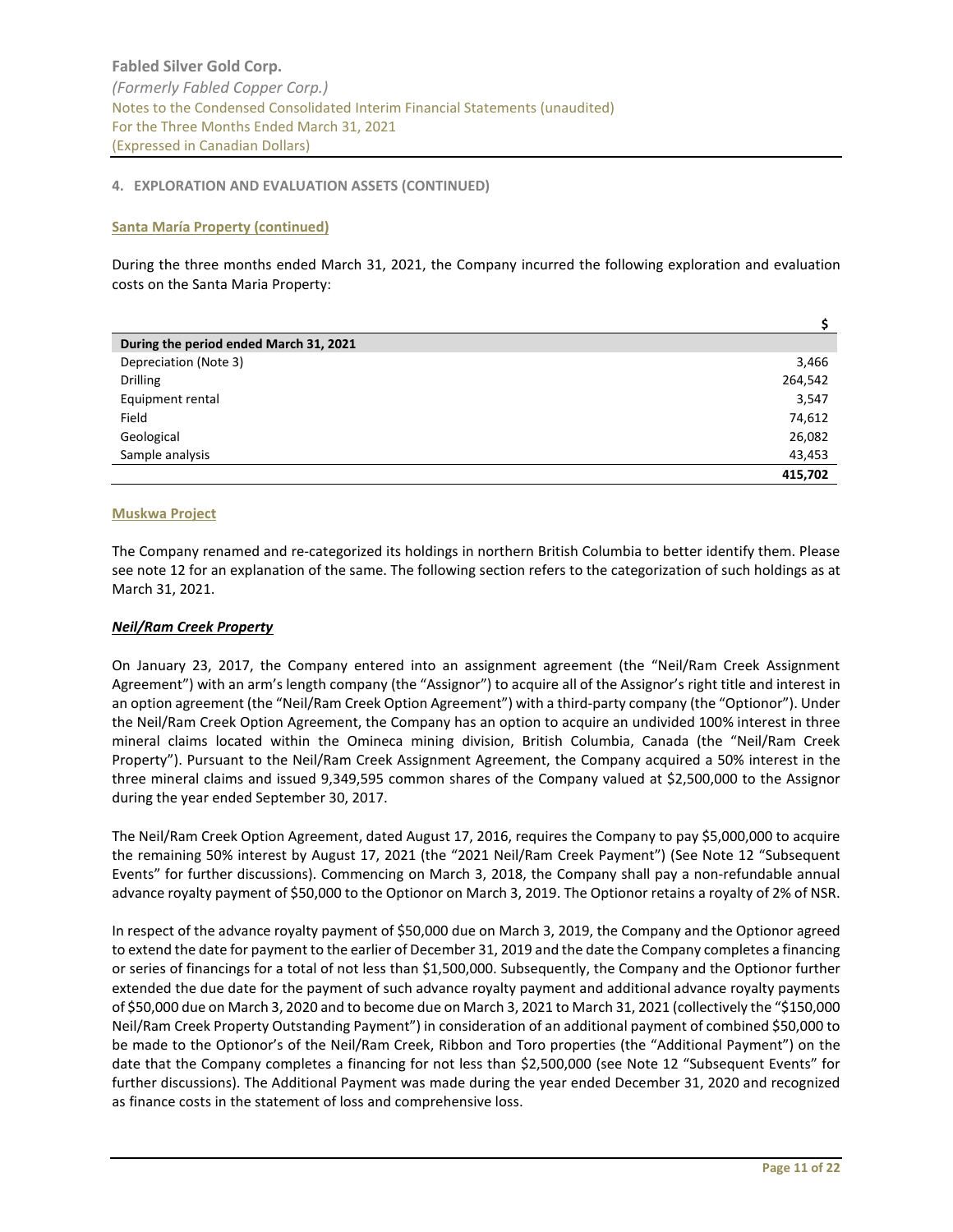## **4. EXPLORATION AND EVALUATION ASSETS (CONTINUED)**

**Muskwa Project (continued)**

## *ChurchKey Property*

On August 6, 2019 the Company, through its wholly owned subsidiary, Fabled Copper and Gold Corp. ("Fabled"), completed the acquisition of the ChurchKey Property. Pursuant to the option agreement, the Company is required to make the following payments to ChurchKey Mines Inc. ("ChurchKey") in order to exercise its option to acquire the ChurchKey Property:

- $\bullet$  \$50,000 (paid) in cash on August 6, 2019;
- $\bullet$  \$50,000 in cash on or before November 4, 2019 (paid);
- $\bullet$  \$100,000 in cash on or before August 6, 2020 (paid)<sup>;</sup>
- \$250,000 in cash on or before August 6, 2021;
- \$300,000 in cash on or before August 6, 2022;
- \$500,000 in cash on or before August 6, 2023; and
- \$750,000 in cash on or before August 6, 2024.

The Company has granted the Vendor a 2% NSR with respect to the ChurchKey Property upon commencement of commercial production. In addition, the Company had the exclusive right to purchase 1% of the NSR at any time in the first four years following closing for \$425,000 if it makes an annual payment of \$25,000 on each of the 4 anniversaries of closing. The Company has not made such payments to date. If such option is not exercised, the Company will have the non-exclusive right to purchase that 1% of the NSR for the equivalent of 275,000 pounds of copper multiplied by the quoted London Metal Exchange price at the date of the purchase at any time up to the date of commencement of commercial production. The Company will also have the non-exclusive right to purchase the remaining 1% of the NSR for the equivalent of 400,000 pounds of copper multiplied by the quoted London Metal Exchange price at the date of the purchase at any time up to the date of commencement of commercial production. No shares issuable in connection with this agreement.

## *Ribbon Property*

On March 4, 2017, the Company entered into an assignment agreement (the "Ribbon Assignment Agreement") with various arm's length individuals and companies (collectively the "Assignors") to acquire all of the Assignors' right title and interest in an option agreement (the "Ribbon Option Agreement") with a third-party company (the "Optionor"). Under the Ribbon Option Agreement, the Company acquired an undivided 100% interest in two mineral claims located within the Omineca mining division, British Columbia, Canada (the "Ribbon Property"). Pursuant to the Ribbon Assignment Agreement, the Company issued 5,048,781 common shares of the Company valued at \$1,350,000 to the Assignors during the year ended September 30, 2017.

The Ribbon Option Agreement, dated March 3, 2017, requires the Company to pay \$100,000 within 180 days of March 3, 2017 (paid) to acquire 100% interest in the Ribbon Property, such payment having been made during the year ended December 31, 2018. Commencing on March 3, 2018, the Company is required to pay an annual nonrefundable annual advance royalty payment of \$100,000 to the Optionor on March 31, 2019. The Optionor retains a royalty of 2% of NSR.

In respect of the advance royalty payment of \$100,000 due on March 3, 2019, the Company and the Optionor agreed to extend the date for payment to the earlier of December 31, 2019 and the date the Company completes a financing or series of financings for a total of not less than \$1,500,000.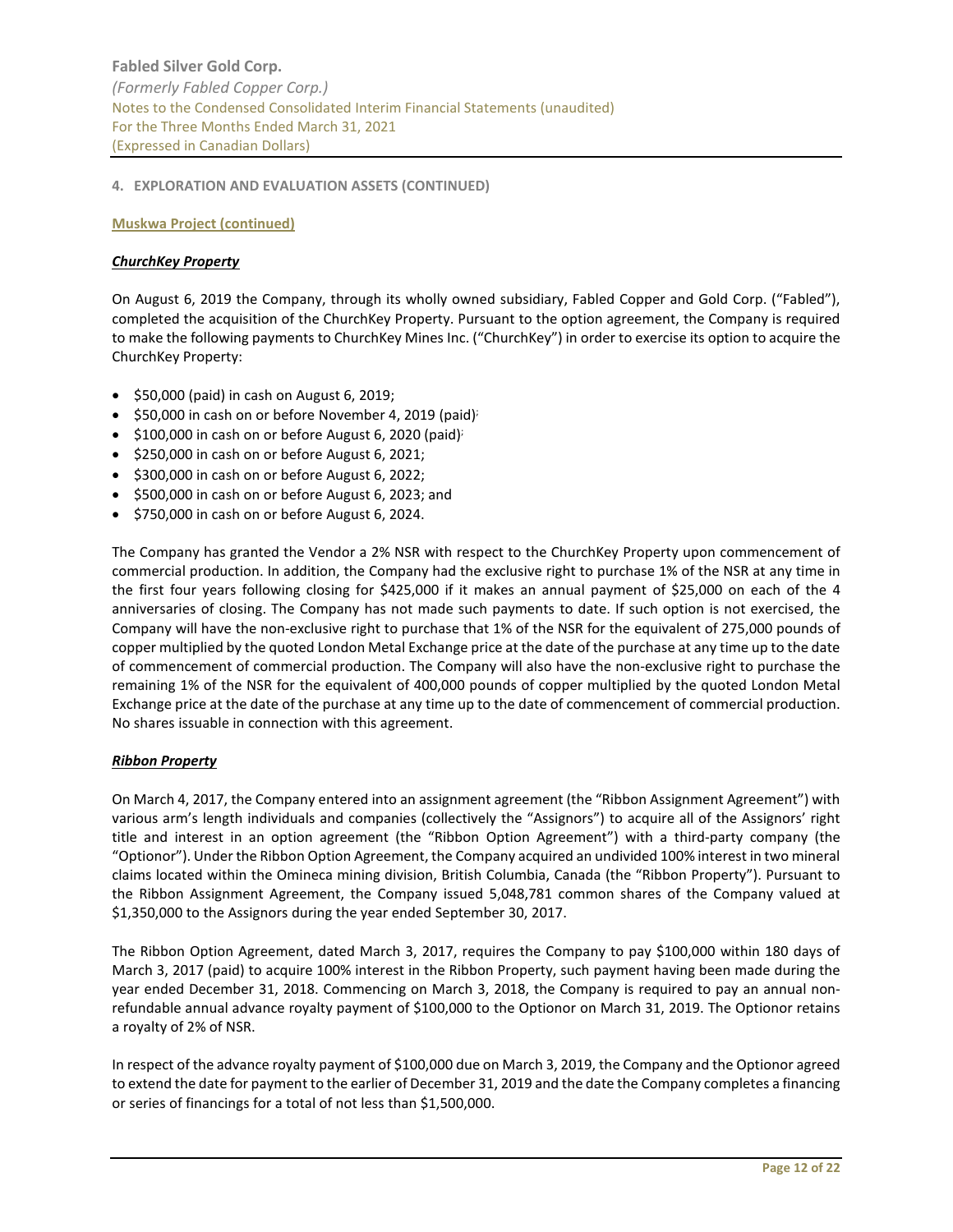## **4. EXPLORATION AND EVALUATION ASSETS (CONTINUED)**

## **Muskwa Project (continued)**

## *Ribbon Property (continued)*

Subsequently, the Company and the Optionor further extended the due date for the payment of such advance royalty payment and additional advance royalty payments of \$100,000 due on March 3, 2020 and to become due on March 3, 2021 to March 31, 2021 (collectively the "\$300,000 Ribbon Property Outstanding Payment") in consideration of the Additional Payment to be made to the Optionor's of the Neil/Ram Creek, Ribbon and Toro properties (the "Additional Payment") on the date that the Company completes a financing for not less than \$2,500,000 (see Note 12 "Subsequent Events" for further discussions). The Additional Payment was made during the year ended December 31, 2020 and recognized as finance costs in the statement of loss and comprehensive loss.

## *Toro Property*

On March 4, 2017, the Company entered into an assignment agreement (the "Toro Assignment Agreement") with two directors of the Company (the "Assignors") to acquire all of the Assignors' right title and interest in an option agreement (the "Toro Option Agreement") with a third-party company (the "Optionor"). Under the Toro Option Agreement, the Company has an option to acquire an undivided 100% interest in nine mineral claims located within the Omineca mining division, British Columbia, Canada (the "Toro Property"). Pursuant to the Toro Assignment Agreement, the Company issued 11,219,515 common shares of the Company valued at \$3,000,000 to the Assignors during the year ended September 30, 2017.

The Toro Option Agreement, dated March 3, 2017, requires the Company to pay \$100,000 within 180 days of March 3, 2017 (paid) to acquire an undivided 50% interest in the Toro Property (the "First Option"), such payment having been made in the year ended December 31, 2018. To acquire the remaining 50% interest (the "Second Option"), the Company shall pay \$5,000,000 by March 3, 2022 (the 2022 Toro Payment") (see Note 12 "Subsequent Events" for further discussions). Commencing on March 3, 2018, the Company was required to pay a non-refundable annual advance royalty payment of \$100,000 to the Optionor on March 3, 2019. The Optionor retains a royalty of 2% of Net Smelter Return ("NSR").

With respect to the advance royalty payment of \$100,000 due on March 3, 2019, the Company and the Optionor agreed to extend the date for payment to the earlier of December 31, 2019 and the date the Company completes a financing or series of financings for a total of not less than \$1,500,000. Subsequently, the Company and the Optionor further extended the date for the payment of such advance royalty payment and additional advance royalty payments of \$100,000 due on March 3, 2020 and to become due on March 3, 2021 to March 31, 2021 (collectively the "\$300,000 Toro Property Outstanding Payment") in consideration of the Additional Payment to be made to the Optionor's of the Neil/Ram Creek, Ribbon and Toro properties on the date that the Company completes a financing for not less than \$2,500,000 (see Note 12 "Subsequent Events" for further discussions). The Additional Payment was made during the year ended December 31, 2020 and recognized as finance costs in the statement of loss and comprehensive loss.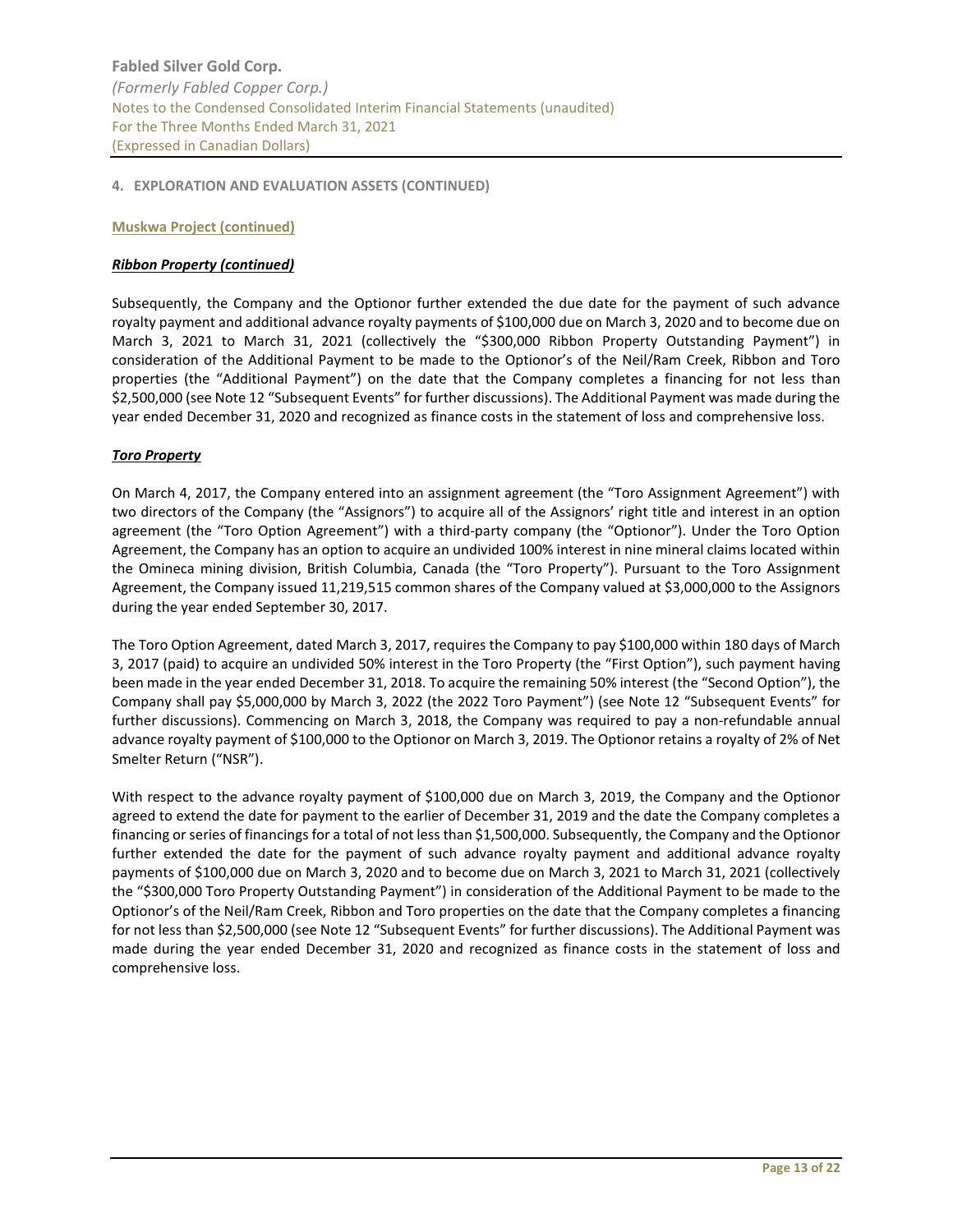## <span id="page-13-0"></span>**5. ACCOUNTS PAYABLE AND ACCRUED LIABILITIES**

The Company's accounts payable and accrued liabilities are broken down as follows:

|                            | March 31, 2021 | December 31, 2020 |
|----------------------------|----------------|-------------------|
|                            |                |                   |
| Trade payables             | 79,025         | 96,505            |
| <b>Accrued liabilities</b> | 100,104        | 89,869            |
|                            | 179,129        | 186,374           |

#### <span id="page-13-1"></span>**6. SHARE CAPITAL**

## **Authorized share capital**

Unlimited number of common shares without par value.

#### **Issued share capital**

At March 31, 2021, the Company had 194,190,403 (December 31, 2020 – 140,051,903) common shares issued and outstanding with a value of \$19,212,993 (December 31, 2020 – \$13,750,054).

## **During the three months ended March 31, 2021**

- 46,858,500 warrants were exercised for proceeds of \$4,685,850.
- 7,280,000 broker warrants (the "Broker Warrants") were exercised for proceeds of \$364,000. Each Broker Warrant consists of one common share and one common share purchase warrant. Each warrant entitles its holder to purchase one additional common share at an exercise price of \$0.10 at any time prior to December 4, 2022.

In addition, the Company reclassified the grant date fair value of the exercised Broker Warrants of \$413,089 from reserve to share capital.

No shares were issued, other than those issued upon exercise of the warrants and Broker Warrants, during the three months ended March 31, 2020.

## **Warrants**

The changes in warrants during the three months ended March 31, 2021 are as follows

|                              | <b>Number</b>  | Weighted<br>average exercise |
|------------------------------|----------------|------------------------------|
|                              | outstanding    | price (\$)                   |
| Balance, beginning of period | 99,280,000     | 0.10                         |
| Issued                       | 7,280,000      | 0.10                         |
| Exercised                    | (54, 138, 500) | 0.09                         |
| Balance, end of period       | 52,421,500     | 0.10                         |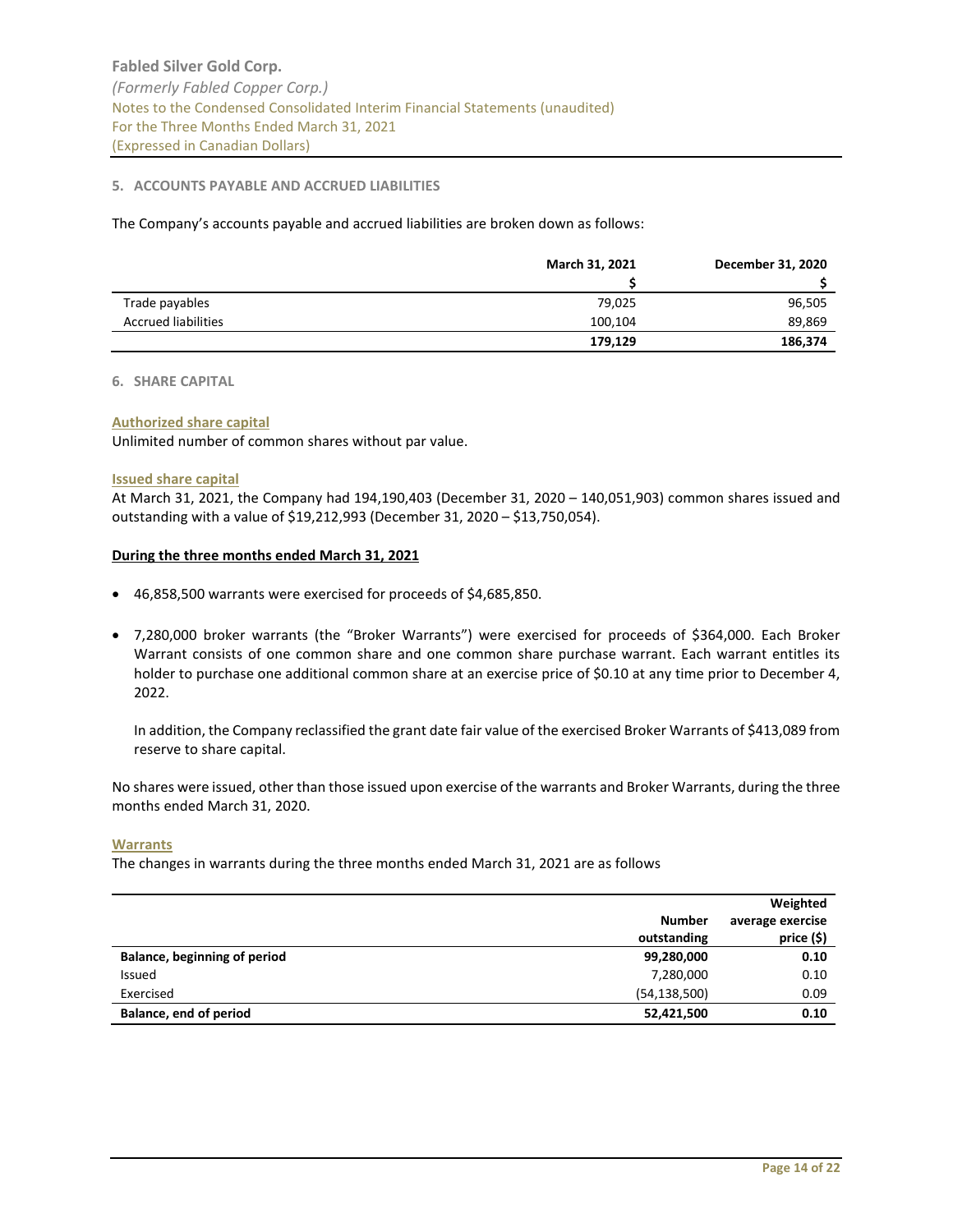## **6. SHARE CAPITAL (CONTINUED)**

## **Warrants (continued)**

The following summarizes information about warrants outstanding as of March 31, 2021:

|                    |                     |             |                          | Weighted         |
|--------------------|---------------------|-------------|--------------------------|------------------|
|                    |                     |             |                          | average          |
|                    |                     |             |                          | remaining        |
|                    |                     | Warrants    | <b>Estimated grant</b>   | contractual life |
| <b>Expiry date</b> | Exercise price (\$) | outstanding | date fair value (\$)     | (in years)       |
| December 4, 2022   | 0.10                | 52,421,500  | $\overline{\phantom{0}}$ | 1.68             |

Subsequent to March 31, 2021, 2,100,000 warrants were exercised for proceeds of \$210,000.

# **Stock options**

The Company maintains a Stock Option Plan (the "Plan") under which it is authorized to grant stock options to executive officers, directors, employees, and consultants. Under the Plan, the number of options that may be issued is limited to no more than 10% of the Company's issued and outstanding shares immediately prior to the grant. The exercise price of each stock option shall equal the market price of the Company's shares, less any applicable discount, as calculated on the date of grant. Options can be granted for a maximum term of 10 years and vest at the discretion of the Board of Directors.

Options to purchase common shares have been granted to directors, employees, consultants and advisors at exercise prices determined by reference to the market value of the Company's common shares on the date of the grant.

The changes in stock options during the three months ended March 31, 2021 are as follows:

|                                     | <b>Number</b><br>outstanding | Weighted average<br>exercise price (\$) |
|-------------------------------------|------------------------------|-----------------------------------------|
| <b>Balance, beginning of period</b> | 5,353,729                    | 0.10                                    |
| Granted                             | 550.000                      | 0.18                                    |
| Cancelled                           | (116, 662)                   | 0.13                                    |
| Balance, end of period              | 5,787,067                    | 0.11                                    |

# **During the three months ended March 31, 2021**

- On January 6, 2021, the Company granted 200,000 options with an exercise price of \$0.10 to its consultants. The options are exercisable for a period of ten years. One-fourth vest on the date of grant and one-fourth will vest every six-months thereafter.
- On February 5, 2021, the Company granted 350,000 options with an exercise price \$0.22 to Mars Investor Relations Corp. pursuant to the investor relations agreement entered on September 1, 2020, as amended. The options are exercisable until September 1, 2022 and vest as to 25% on the date of grant and thereafter 25% every three months until fully vested.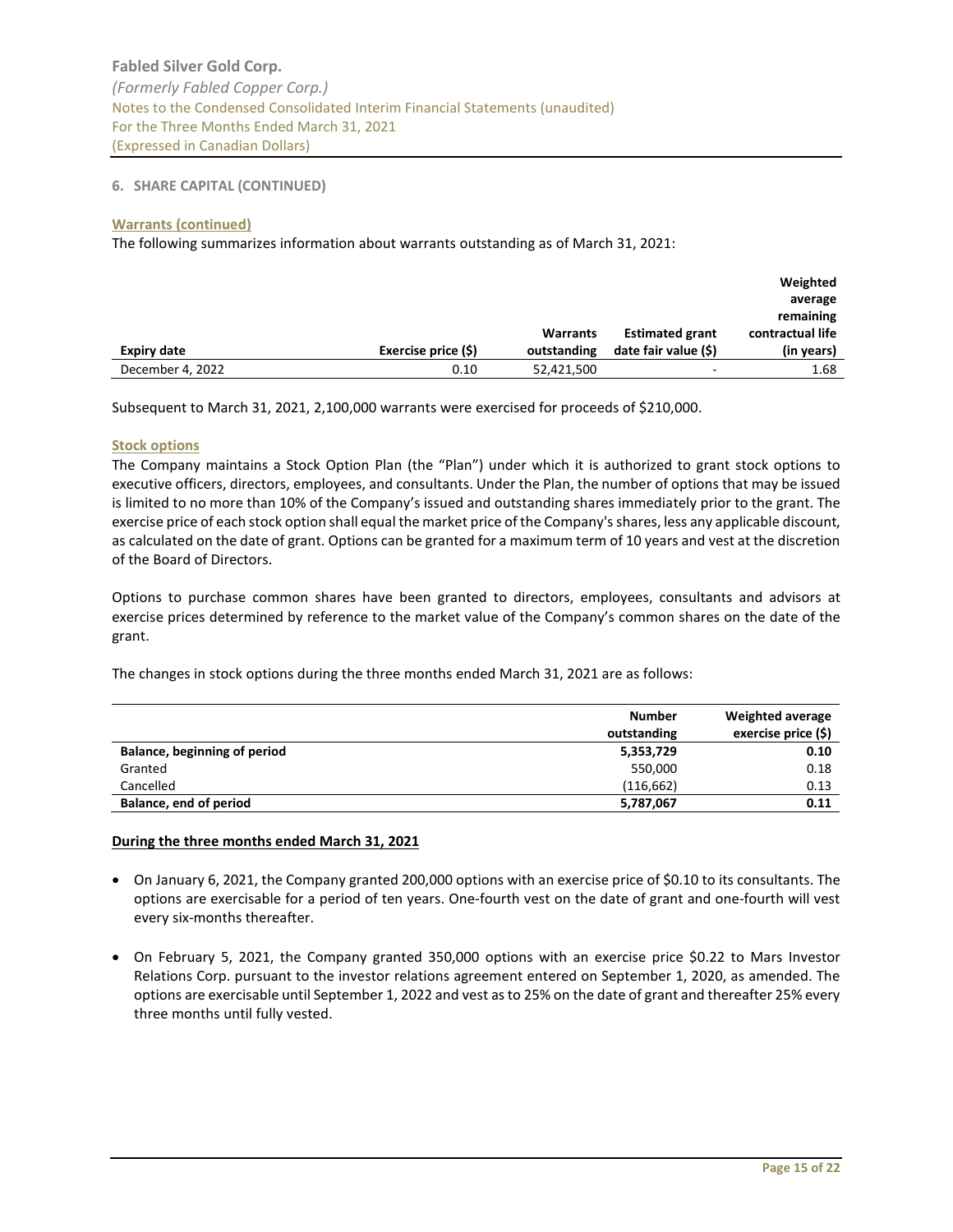## **6. SHARE CAPITAL (CONTINUED)**

# **Stock options (continued)**

The estimated grant date fair value of the options granted during the three months ended March 31, 2021 was calculated using the Black-Scholes option pricing model with the following weighted average assumptions:

| Number of options granted             | 550,000 |
|---------------------------------------|---------|
| Risk-free interest rate               | 0.34%   |
| Expected annual volatility            | 155%    |
| Expected life (in years)              | 4.64    |
| Expected dividend yield               | 0%      |
| Grant date fair value per option (\$) | 0.18    |
| Share price at grant date (\$)        | 0.22    |

During the three months ended March 31, 2021 and 2020, the Company recognized share-based payments expense of \$116,446 and \$nil, respectively.

The following summarizes information about stock options outstanding and exercisable as at March 31, 2021:

| Expiry date                             | Exercise price (\$) | <b>Options</b><br>outstanding | <b>Options</b><br>exercisable | <b>Estimated grant</b><br>date fair value (\$) | Weighted<br>average<br>remaining<br>contractual life<br>(in years) |
|-----------------------------------------|---------------------|-------------------------------|-------------------------------|------------------------------------------------|--------------------------------------------------------------------|
| June 12, 2025                           | 0.30                | 187,067                       | 187,067                       |                                                | 4.20                                                               |
| November 21, 2028                       | 0.10                | 600.000                       | 525.009                       | 38.179                                         | 7.65                                                               |
| November 21, 2028                       | 0.15                | 600,000                       | 525,009                       | 37,374                                         | 7.65                                                               |
| December 18, 2030                       | 0.08                | 3,850,000                     | 962,500                       | 263,945                                        | 9.72                                                               |
| January 6, 2031                         | 0.10                | 200,000                       | 50,000                        | 16,438                                         | 9.78                                                               |
| September 1, 2022                       | 0.22                | 350,000                       | 87,500                        | 80,698                                         | 1.42                                                               |
|                                         |                     | 5,787,067                     | 2,337,085                     | 436.634                                        | 8.61                                                               |
| Weighted average<br>exercise price (\$) |                     | 0.11                          | 0.13                          |                                                |                                                                    |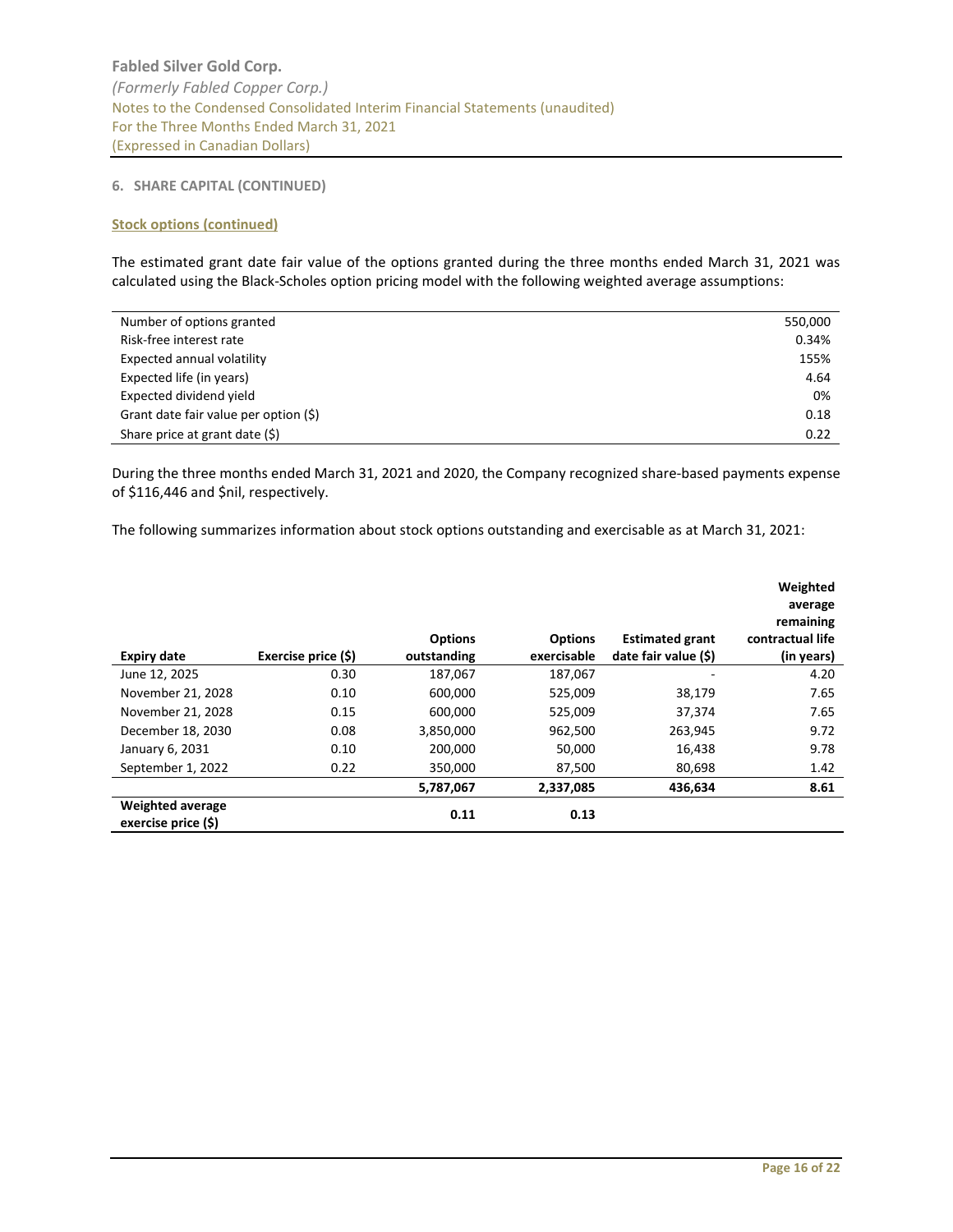## <span id="page-16-0"></span>**7. RELATED PARTY TRANSACTIONS AND BALANCES**

Parties are considered to be related if one party has the ability, directly or indirectly, to control the other party or exercise significant influence over the other party in making financial and operating decisions. Related parties may be individuals or corporate entities. The Company has identified its directors and officers as its key management personnel. Other related parties to the Company include companies in which key management has control or significant influence. Key management personnel receive remuneration from the Company summarized as follow:

- During the three months ended March 31, 2021, the Company incurred \$30,000 (March 31, 2020 \$nil) in management fees related to the Company's Chief Executive Officer.
- During the three months ended March 31, 2021, the Company incurred \$31,500 (March 31, 2020 \$nil) in professional fees from an accounting firm owned whose incorporated partner is the Chief Financial Officer of the Company.
- During three months ended March 31, 2021, the Company incurred \$30,920 (March 31, 2020 \$nil) in professional legal fees from a private company owned by a director of the Company.
- During three months ended March 31, 2021, the Company recognized \$41,231 (March 31, 2020 \$nil) in sharebased payments related to options granted to the Company's officers and directors.

The balances due to the Company's directors and officer were \$84,682 as at March 31, 2021 (December 31, 2020 – \$77,253).

Unless otherwise noted, all related party balances are unsecured, non-interest bearing with no fixed terms of repayment.

<span id="page-16-1"></span>**8. COMMITMENTS**

## **Agora Internet Relations Corp. ("AGORA")**

On October 2, 2020, the Company entered into a service agreement (the "Service Agreement") with AGORA for online advertising, marketing and branding services. Pursuant to the terms of the Service Agreement, the Company will pay AGORA a total fee of \$75,000 plus applicable taxes, to be paid by way of common shares of the Company as follows:

- \$15,000 plus tax on October 1, 2020 (issued)
- $\bullet$  \$15,000 plus tax on January 1, 2021;
- \$15,000 plus tax on April 1, 2021;
- \$15,000 plus tax on July 1, 2021; and
- \$15,000 plus tax on September 30, 2021.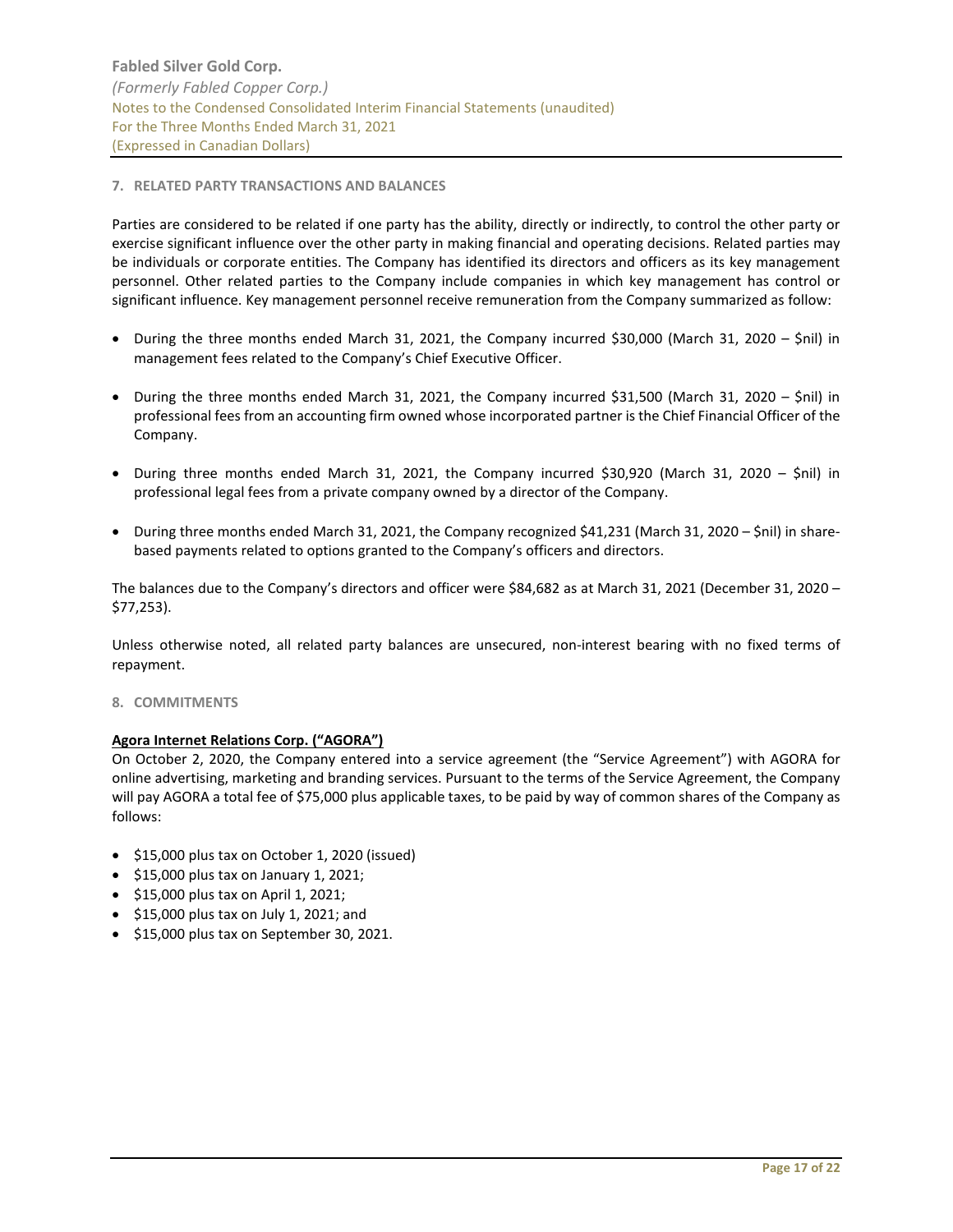## <span id="page-17-0"></span>**9. SEGMENTED INFORMATION**

The Company operates in one single reportable segment, being the acquisition and exploration of mineral resource properties.

During the three months ended March 31, 2021, no revenue was generated from the reportable segment.

The Company's non-current assets are as follow:

|                                   | Canada | <b>Mexico</b> | <b>Total</b> |
|-----------------------------------|--------|---------------|--------------|
|                                   |        |               |              |
| As at March 31, 2021              |        |               |              |
| <b>Non-current assets</b>         |        |               |              |
| Equipment                         | 2,444  | 64,952        | 67,396       |
| Exploration and evaluation assets |        | 835,967       | 835,967      |
| As at December 31, 2020           |        |               |              |
| <b>Non-current assets</b>         |        |               |              |
| Exploration and evaluation assets |        | 716,093       | 716,093      |

## <span id="page-17-1"></span>**10. CAPITAL MANAGEMENT**

The Company's objectives when managing capital, being its share capital, are to safeguard the Company's ability to continue as a going concern in order to pursue the acquisition and exploration of its exploration and evaluation assets and to maintain a flexible capital structure which optimizes the costs of capital at an acceptable risk.

There were no changes to the Company policy for capital management during the three months ended March 31, 2021.

The Company is dependent on external financing to fund its activities. The capital structure of the Company currently consists of common shares, stock options and share purchase warrants. Changes in the equity accounts of the Company are disclosed in the statements of changes in shareholders' equity. The Company manages the capital structure and makes adjustments in light of changes in economic conditions and risk characteristics of the underlying assets. To maintain or adjust the capital structure, the Company may attempt to issue new shares or acquire or dispose of assets. Any issuance of common shares requires approval of the Board of Directors.

The Company anticipates continuing to access equity markets to fund the acquisition and exploration of exploration and evaluation assets and to ensure the future growth of the business.

The Company is not subject to any externally imposed capital restrictions.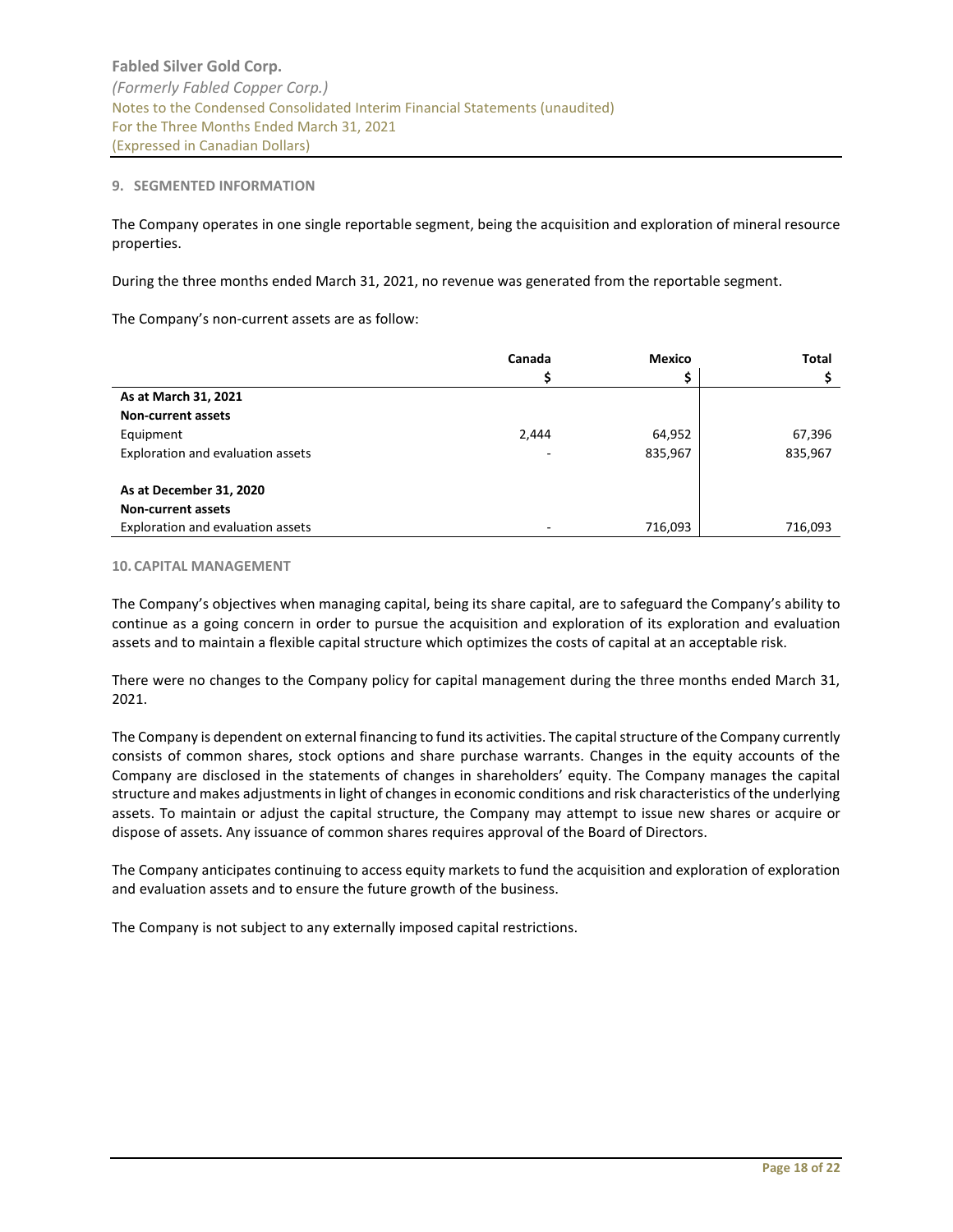## <span id="page-18-0"></span>**11. FINANCIAL INSTRUMENTS**

#### **Fair value**

The carrying values of cash, amounts receivable, accounts payable and accrued liabilities, due to related party and note payable approximate their fair values due to the relatively short period to maturity of those financial instruments.

Financial instruments recorded at fair value on the consolidated statements of financial position are classified using a fair value hierarchy that reflects the significance of the inputs used in making the measurements. The hierarchy gives the highest priority to unadjusted quoted prices in active markets for identical assets or liabilities and the lowest priority to unobservable inputs. The three levels of the fair value hierarchy are as follows:

Level 1: Unadjusted quoted prices in active markets for identical assets or liabilities;

Level 2: Inputs other than quoted prices included in Level 1 that are observable for the asset or liability either directly (i.e., as prices) or indirectly (i.e., derived from prices); and

Level 3: Inputs that are not based on observable market data.

As at March 31, 2021, the financial instrument recorded at fair value on the consolidated statement of financial position is cash which is measured using Level 1 of the fair value hierarchy.

|                                             | March 31, 2021 | <b>FVTPL</b> | <b>Amortized costs</b> | <b>FVTOCI</b> |
|---------------------------------------------|----------------|--------------|------------------------|---------------|
|                                             |                |              |                        |               |
| <b>Financial assets:</b>                    |                |              |                        |               |
| <b>ASSETS</b>                               |                |              |                        |               |
| Cash                                        | 5,809,744      | 5,809,744    |                        |               |
| Amounts receivable                          | 273,589        |              | 273,589                |               |
| <b>Financial liabilities:</b>               |                |              |                        |               |
| <b>LIABILITIES</b>                          |                |              |                        |               |
| Accounts payable and<br>accrued liabilities | 179,129        |              | 179,129                |               |
| Due to related party                        | 84,682         |              | 84,682                 |               |
| Note payable                                | 5,000          |              | 5,000                  |               |

Set out below are the Company's financial assets and financial liabilities by category: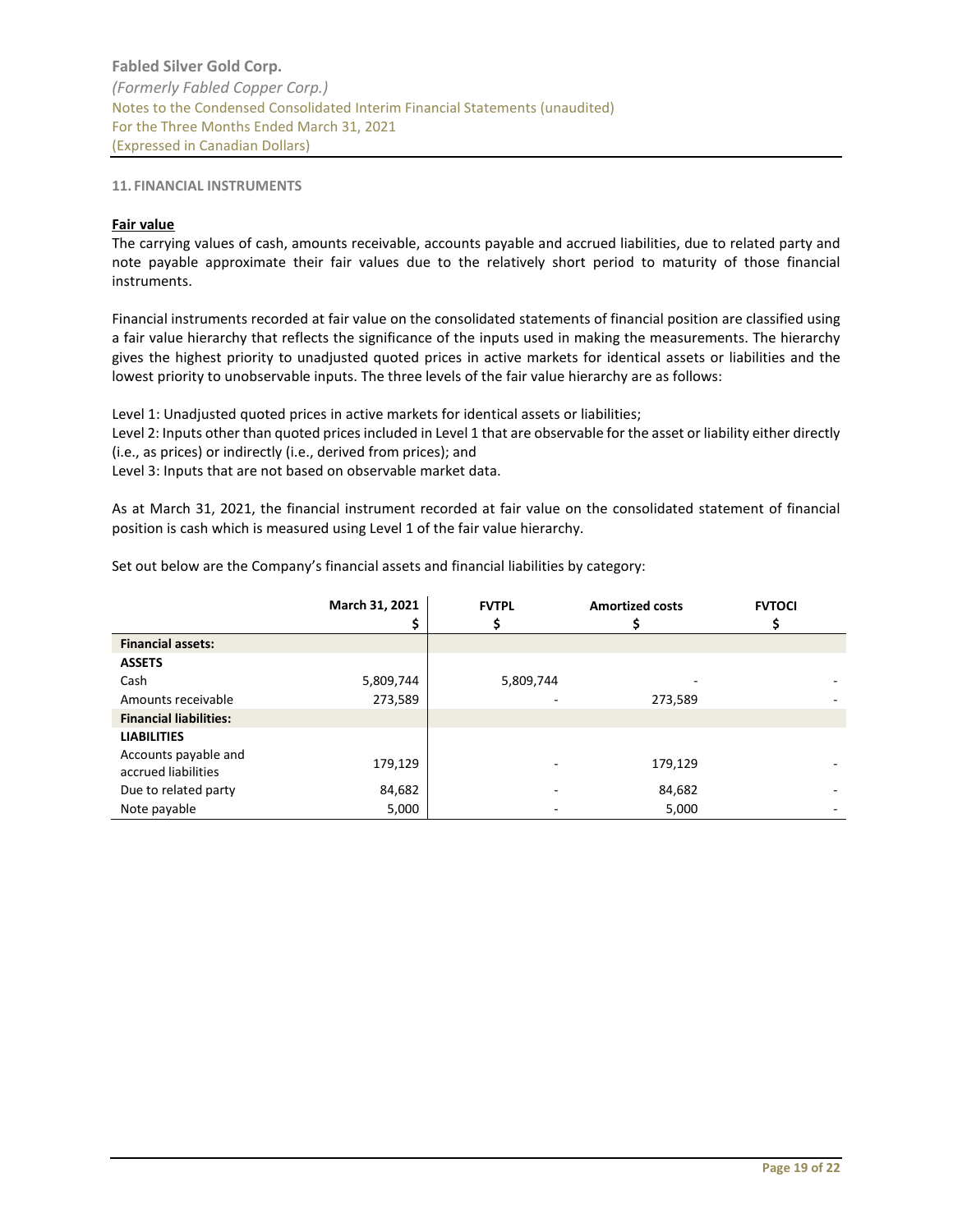# **11. FINANCIAL INSTRUMENTS (CONTINUED)**

# **Fair value (continued)**

|                                             | December 31, 2020<br>\$ | <b>FVTPL</b> | <b>Amortized costs</b> | <b>FVTOCI</b> |
|---------------------------------------------|-------------------------|--------------|------------------------|---------------|
| <b>Financial assets:</b>                    |                         |              |                        |               |
| <b>ASSETS</b>                               |                         |              |                        |               |
| Cash                                        | 1,797,493               | 1,797,493    |                        |               |
| Amounts receivable                          | 169,444                 |              | 169,444                |               |
| <b>Financial liabilities:</b>               |                         |              |                        |               |
| <b>LIABILITIES</b>                          |                         |              |                        |               |
| Accounts payable and<br>accrued liabilities | 186,374                 |              | 186,374                |               |
| Due to related party                        | 77,253                  |              | 77,253                 |               |
| Note payable                                | 5,000                   |              | 5,000                  |               |

# **Financial risk management**

## *Credit risk*

Credit risk is such that a counterparty to a financial instrument will not discharge its obligations resulting in a financial loss to the Company. The Company has procedures in place to minimize its exposure to credit risk.

Company management evaluates credit risk on an ongoing basis including counterparty credit rating and activities related to trade and other receivables and other counterparty concentrations as measured by amount and percentage.

The primary sources of credit risk for the Company arise from cash and amounts receivable. The Company's maximum exposure to credit risk is minimal as cash is deposited with reputable financial institutions. Amounts receivable are due from government agencies.

## *Liquidity risk*

Liquidity risk is the risk that an entity will encounter difficulty in raising funds to meet commitments associated with financial instruments. The Company manages liquidity by maintaining adequate cash balances to meet liabilities as they become due.

The Company's expected source of cash flow in the upcoming year will be through equity financings.

At March 31, 2021, the Company had accounts payable and accrued liabilities, due to related party and note payable of \$179,129, \$84,682 and \$5,000, respectively. All of these amounts are current.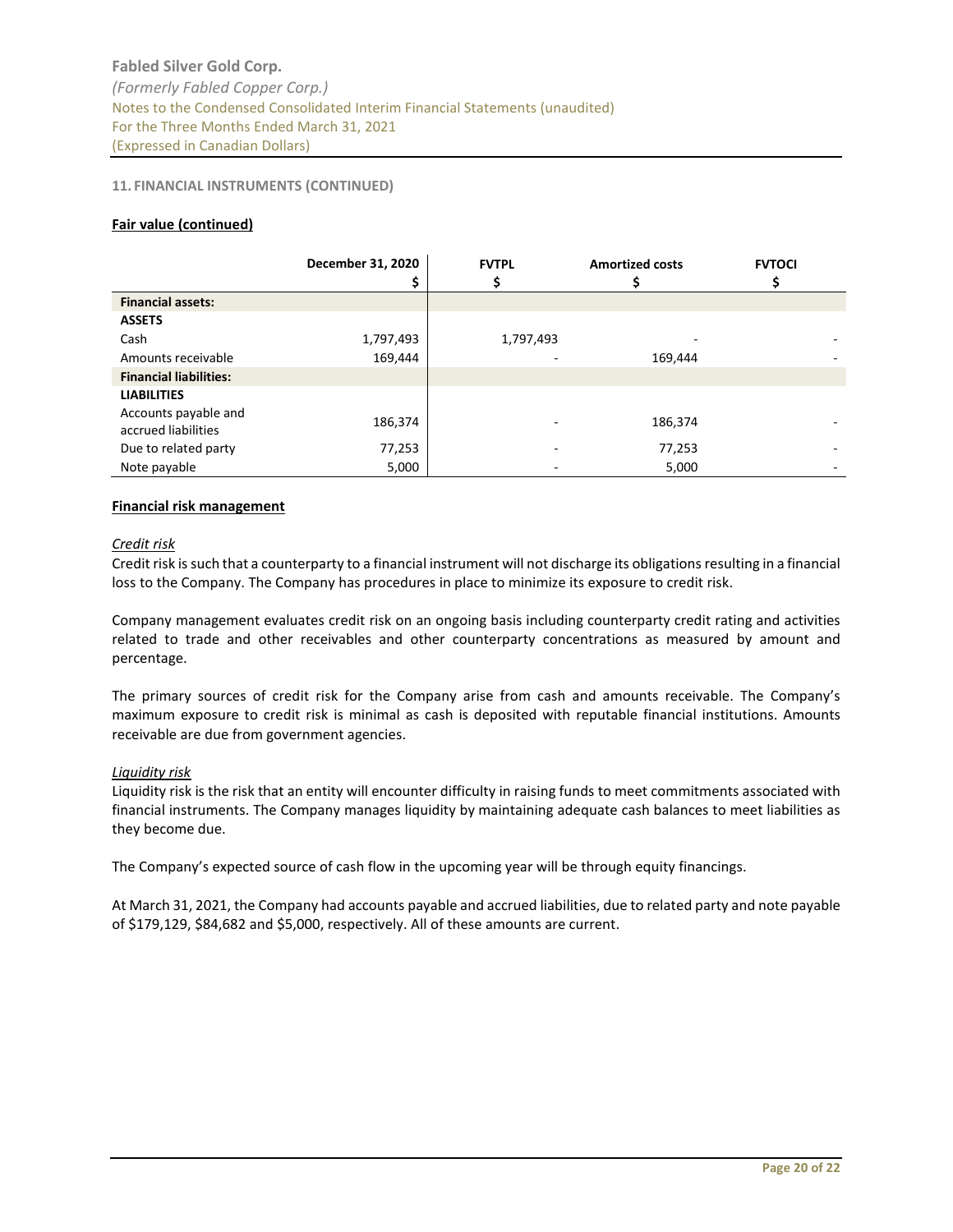**Fabled Silver Gold Corp.** *(Formerly Fabled Copper Corp.)* Notes to the Condensed Consolidated Interim Financial Statements (unaudited) For the Three Months Ended March 31, 2021 (Expressed in Canadian Dollars)

## **11. FINANCIAL INSTRUMENTS (CONTINUED)**

## **Financial risk management (continued)**

## *Market risk*

The significant market risks to which the Company is exposed are interest rate risk, currency risk, other price risk, and commodity price risk.

• Interest rate risk

Interest rate risk is the risk that the fair value or future cash flows of a financial instrument will fluctuate because of changes in market interest rates. The Company is not exposed to significant interest rate risk relating to its note payable, loan payable and due to related party balances.

## Currency risk

The Company is exposed to currency risk to the extent that monetary assets and liabilities held by the Company are not denominated in Canadian dollars. The Company has not entered into any foreign currency contracts to mitigate this risk.

The Company's cash, amounts receivable, accounts payable and accrued liabilities, due to related party note payable are held in Canadian Dollars ("CAD"), US Dollars ("USD") and Mexican Pesos ("MXN"); therefore, USD and MXN accounts are subject to fluctuation against the Canadian dollar.

The Company had the following balances in foreign currency as at March 31, 2021:

|                                          | CA\$      | US\$  | <b>MXN</b>  |
|------------------------------------------|-----------|-------|-------------|
| Cash                                     | 5,436,700 | 1,795 | 6,041,582   |
| Amounts receivable                       | 57,317    |       | 1,861,892   |
| Accounts payable and accrued liabilities | (57, 427) | (538) | (1,971,976) |
| Due to related party                     | (84, 682) |       |             |
| Note payable                             | (5,000)   |       |             |
|                                          | 5,346,908 | 1,257 | 7,593,564   |
| Rate to convert to \$1.00 CAD            | 1.00      | 1.26  | 0.06        |
| <b>Equivalent to CAD</b>                 | 5,346,908 | 1,583 | 466,032     |

Based on the above net exposures as at March 31, 2021, and assuming that all other variables remain constant, a 10% appreciation or depreciation of the CAD against the USD and MXN would increase/decrease comprehensive loss by \$47,000.

• Other price risk

The Company is exposed to price risk with respect to equity prices. Price risk as it relates to the Company is defined as the potential adverse impact on the Company's ability to raise financing due to movements in the individual equity prices or general movements in the level of the stock market`. The Company closely monitors individual equity movements and the stock market to determine the appropriate course of action to be taken by the Company.